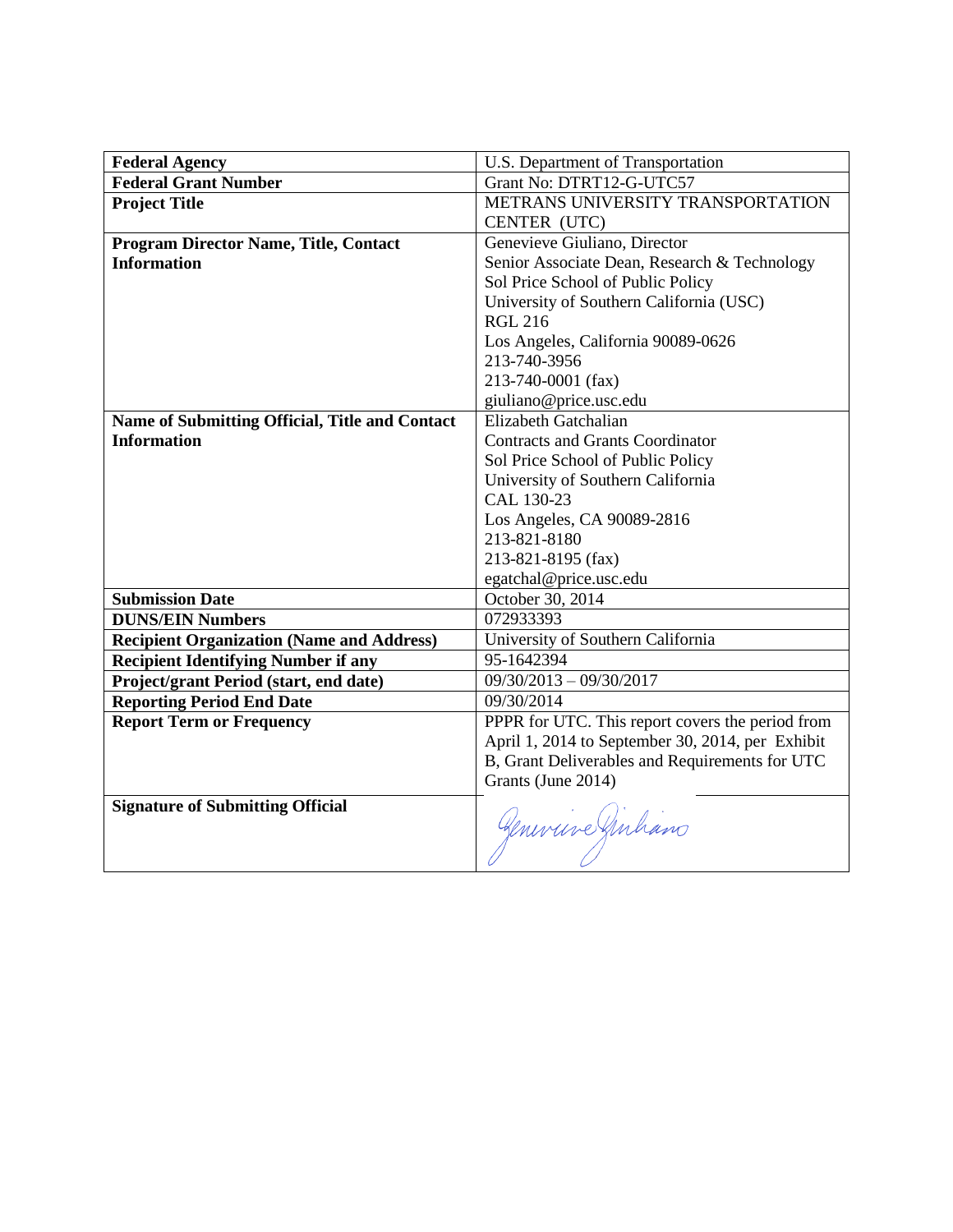# **1. Accomplishments**

METRANS UTC is a partnership of the University of Southern California (USC) and California State University, Long Beach (CSULB). Its purpose is to conduct a multidisciplinary program of research, education, and technology transfer aimed at increasing the economic competitiveness of large metropolitan areas (population of 1 million plus) through improved transportation system performance across all surface transportation modes and across passengers and freight. Passengers and freight often share the same infrastructure and compete for the same capacity. The research challenge is how all urban functions can best be managed together. By developing strategies that promote productivity and better integrate modes and users, METRANS will contribute to more efficient, sustainable metropolitan transportation.

## **1.1 RESEARCH**

The goal of the METRANS research program is to generate a body of knowledge that makes a significant contribution to solving urban transportation problems. Our research approach is uniquely integrative: we address passengers and freight across all surface transportation modes. Our approach is illustrated with the conceptual model in Figure 1. On the left are the passenger and freight markets. In parts of the system there is little overlap between passengers and freight, as for example on major arterials that carry little truck traffic, or on exclusive right-of-way urban transit such as subway or elevated train. In other parts of the system there is substantial overlap, which means competition for the same capacity. The main – but not exclusive – focus of our research is the middle band of Figure1, freight and passenger interactions. Within the Efficiency Strategies box in Figure 1, we show a series of system management strategies that range from passenger only to freight only. By designing policy incentives to implement these strategies, system efficiency outcomes are achieved.



## **Figure 1: Conceptual Model**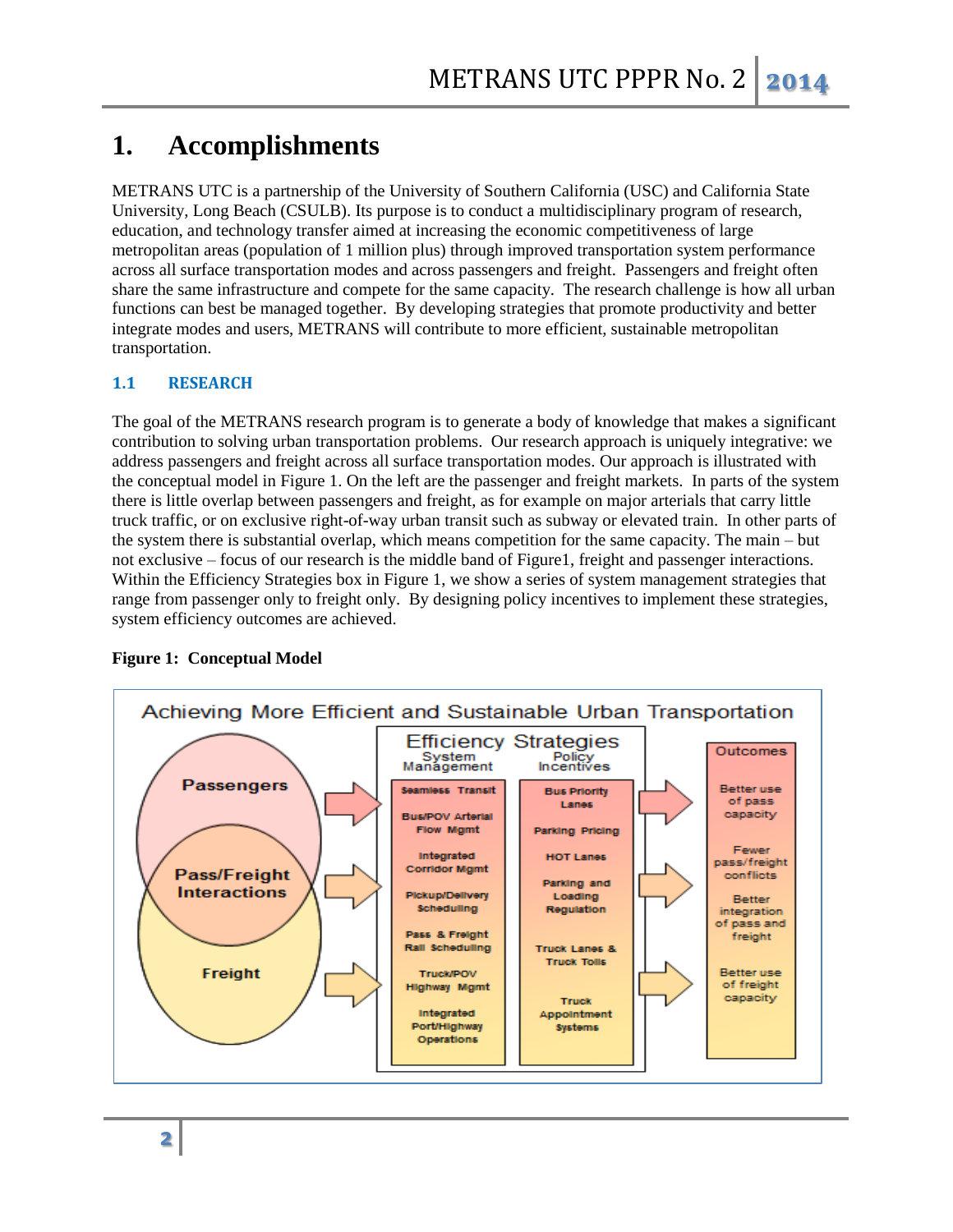## *1.1.1 Research Program Themes*

Our research program is organized around two themes and a set of associated topics.

*Theme 1: Understanding Passenger-Freight Interactions.* Theme 1 examines the basic forces underlying supply and demand, developing more comprehensive data for analysis and better methods for monitoring the performance of the urban transportation system. Theme 1 has three topic areas: *Topic 1-1: Relationships between spatial patterns and transportation, Topic 1-2: Characteristics of freight and passenger demand,* and *Topic 1-3: Better data for analysis of passenger-freight interactions.*

*Theme 2: Achieving System Efficiencies.* Theme 2 develops efficiency strategies by exploring the potential for efficiencies within and across modes and user classes and identifying policy strategies that facilitate and promote these efficiencies. It includes two topic areas: *Topic 2-1: Integrated management across users and modes* and *Topic 2-2: Policies for more efficient urban transportation.*

#### *1.1.2 Research Program Selection and Management*

For Year 1 of this grant our research program has two parts. The first is a set of pre-selected Launch Projects, selected from short proposals submitted and reviewed during the proposal preparation process.

| Table 1:       | <b>Year 1 Launch Projects</b>                                                                                                                                                                                              |                                  |
|----------------|----------------------------------------------------------------------------------------------------------------------------------------------------------------------------------------------------------------------------|----------------------------------|
| <b>Theme 1</b> | <b>Understanding Passenger-Freight Interactions</b>                                                                                                                                                                        | Status/<br><b>Funding</b>        |
| Topic 1-1      | Spatial Patterns and Transportation                                                                                                                                                                                        |                                  |
| $1-1a$         | Urban Spatial Structure, Employment Sub-Centers, and Passenger and Freight Travel<br>(Boarnet, USC) Identification of employment centers and estimation of passenger and<br>freight flows using secondary data sources     | In<br>progress./<br>Caltrans     |
| $1-1b$         | The Freight Landscape: Using Secondary Data Sources to Describe Metropolitan<br>Freight Flows (Giuliano, USC) Analysis of relationships between population,<br>employment, transport systems, freight supply and demand    | In<br>progress./<br><b>USDOT</b> |
| Topic 1-2      | Characteristics of Freight and Passenger Demand                                                                                                                                                                            |                                  |
|                | Value of Travel Time & Reliability in Commercial &Passenger Transport<br>(Steimetz, California State University Long Beach (CSULB) & Giuliano, USC)                                                                        | Cancelled                        |
| Topic 1-3      | Better Data for Analysis of Passenger-Freight Interactions                                                                                                                                                                 |                                  |
| $1-3a$         | Tracking Truck Flows with Programmable Mobile Devices (Lam, CSULB) Demo of<br>using tablet computers for truck tracking/development of database                                                                            | In progress/<br>Caltrans         |
|                | Using ADMS for Regional System Monitoring (Giuliano and Shahabi USC)                                                                                                                                                       | Cance1led                        |
| <b>Theme 2</b> | <b>Achieving System Efficiencies</b>                                                                                                                                                                                       | Status/<br><b>Funding</b>        |
| Topic 2-1      | <b>Integrated Management Across Users and Modes</b>                                                                                                                                                                        |                                  |
| $2-1a$         | Efficiencies in Freight and Passenger Routing and Scheduling to Reduce VMT<br>(Dessouky, USC) Use of simulation model for examining integrated routing and<br>scheduling strategies                                        | In<br>progress./<br><b>USDOT</b> |
| $2-1b$         | Freight-Passenger Transportation Simulation Testbed (Ioannou, USC) Expansion of<br>existing simulation testbed to include rail and road networks for metro Los Angeles in<br>order to incorporate passenger flows          | In<br>progress./<br><b>USDOT</b> |
| Topic 2-2      | Policies for More Efficient Urban Transportation                                                                                                                                                                           |                                  |
| $2 - 2$        | Mitigating Urban Freight Through Effective Management of Truck Chassis (O'Brien,<br>CSULB) Analysis of impacts of changing chassis ownership models on chassis<br>management and operations, truck travel, and communities | In<br>progress./<br>Caltrans     |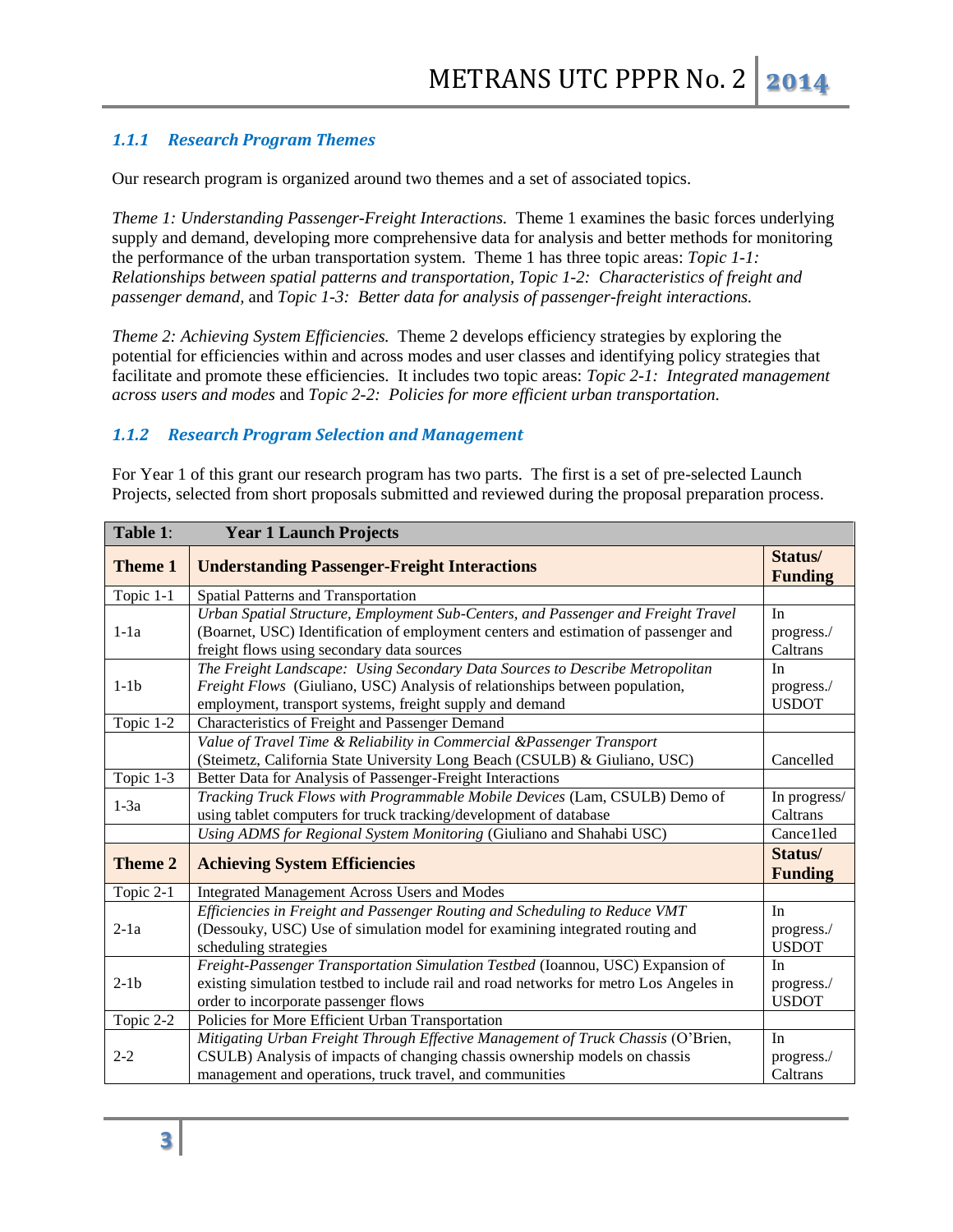As noted in PPPR 1, two projects were cancelled and one new project was added (1-1b) due to availability of researchers. Thus there are a total of 6 launch projects (see Table 1), all in progress. Caltrans has established new policies for its match funding which require review and approval of every research project as a "task order." These additional reviews add 3 to 6 months to the contracting process. Projects funded by Caltrans were delayed to August 2014. Funds from the deferred projects were moved into the funds for open solicitation research projects, described in Section 1.1.2, Table 2.

## Year 1 Launch Project Progress Reports

**USC 1-1b: The Freight Landscape: Using Secondary Data Sources to Describe Metropolitan Freight Flows** (Giuliano, USC) (Project start/end dates: 1/1/2014 – 12/31/2014)

The purpose of this research is to develop a method for describing the spatial variation in freight supply and demand within metropolitan areas using data that is widely available. The main hypothesis is that the spatial distribution of freight activity is related to the spatial organization of economic activities. We will estimate models of freight activity as a function of local and regional spatial characteristics.

We have completed task 1, a review of the literature on freight trip generation, flow modeling, activity measurement, and land use and freight relationships. We have completed the data collection for Los Angeles (task 2). For San Francisco and San Diego, we have population, employment, establishment, and network data, and are currently seeking sources for freight flow data (task 3). We have conducted an analysis of the Los Angeles region (task 4). We have developed the concept of a "freight landscape", conducted a descriptive analysis of freight flows and spatial characteristics, developed a conceptual model of freight and land use relationships, and estimated models to test these relationships. We expect to complete the project within the next reporting period. This includes completing the data collection and extending our models to San Francisco and San Diego, and conducting a comparative analysis of the results.

#### **USC 2-1a: Efficiencies in Freight and Passenger Routing and Scheduling**

(Dessouky, USC) (Project start/end dates: 1/1/2014 – 12/31/2014)

For static systems, where the network parameters are known a priori, the well-established routing and scheduling algorithms lead to optimum solutions. On the other hand, in a highly uncertain and dynamic system, heuristic dispatching techniques work reasonably well. Hence, on one end of the spectrum are the route planning techniques when it is reasonable to assume the system is deterministic, and on the other end are the dispatching heuristics when the system is highly dynamic and uncertain. Therefore, there exists a gap in the literature for situations that are in between the two ends of the spectrum. To address this gap, there is a need to study the relationship between the uncertainties in the networks and the level of route planning in the freight transportation techniques. In these situations a technique that involves partial routing and has capabilities for dynamic adjustments in real-time may be the most suitable approach. The objective of this study is to find the relation between the uncertainties in the networks and the level of route planning in the freight transportation techniques.

Two tasks have been completed. We have reviewed the literature on dynamic and stochastic vehicle routing problems and developed the model formulation for partial routing. Inputs to the model include, for each request, the historical probability distribution of the call-in time, the desired delivery time, and the delivery amount (demand). The output of the model includes whether or not to accept the order for today and a quote of delivery time. Then, based on the accepted orders and those orders that are likely to be placed, the model generates a partial route for the fleet of vehicles.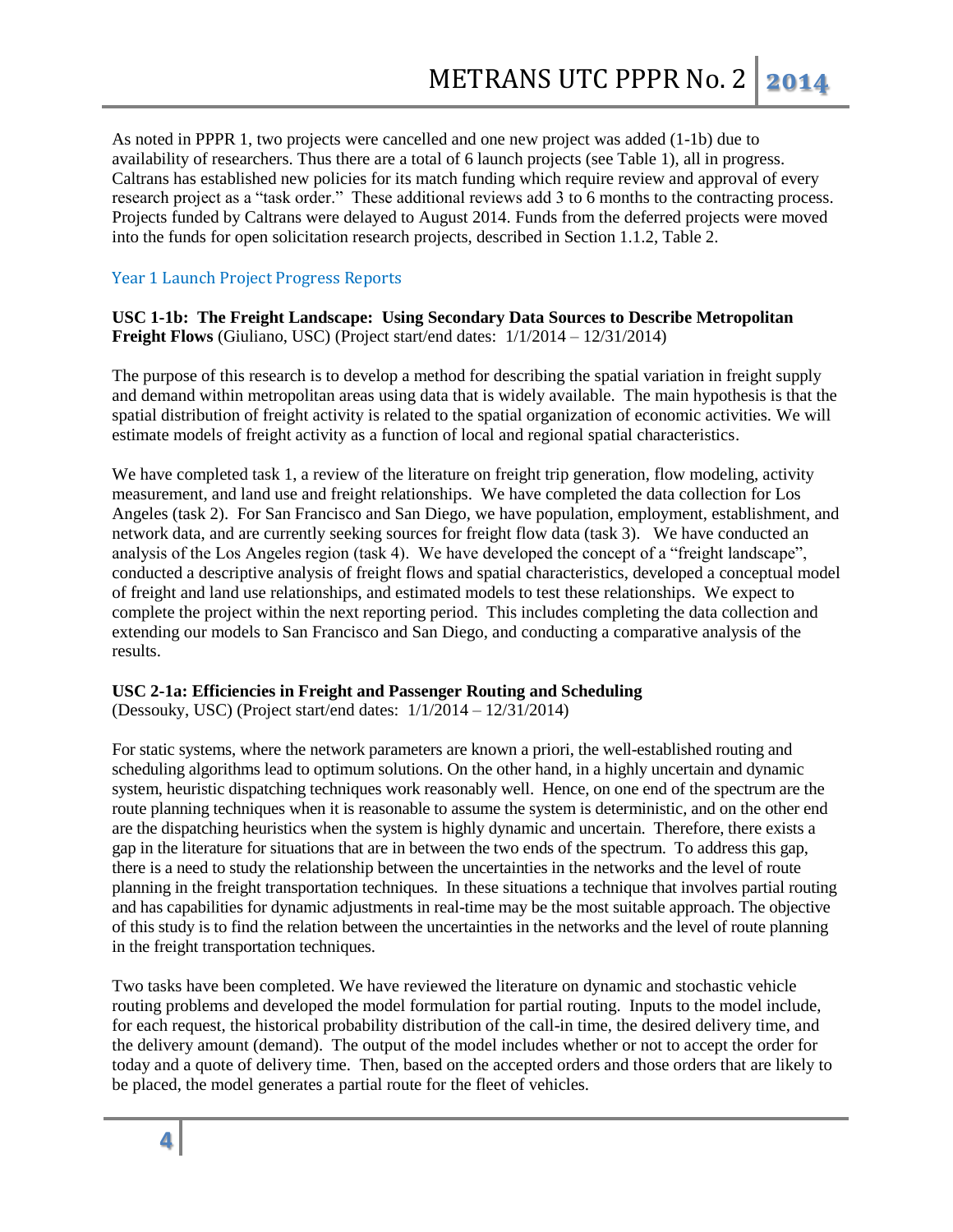We have started the next step in the research, developing a solution procedure to solve the developed model (task 3). The solution procedure consists of solving a series of vehicle routing problems and is being coded in C++. The primary parameters of the solution procedure are the frequency of updating the vehicle routes and the length of the horizon of the model. High uncertainty levels favor frequent updates with short horizons and the opposite for low uncertainty levels. Once the solution algorithms are developed, the plan is to test the sensitivity of the results to changes in the parameters on randomly generated problem instances.

#### **USC 2-1b: Design and Evaluation of Impact of Traffic Light Priority for Trucks on Traffic Flow** (Ioannou, USC) **(**Project start/end dates: 1/1/2014 – 12/31/2014)

We have completed task 2, "Traffic Light Control with Priority: Single Intersection" and developed an adaptive control system for truck priority at signalized intersections. The concept is to give passing priority to trucks without causing additional delays to traffic in other directions and to integrate passive priority management strategy and active priority request-response strategy. Passive priority strategy provides an optimized baseline signal to the active priority module with a simulation-based search algorithm based on detected intersection traffic flow information such as volumes and compositions. The active priority strategy responds to the real time priority requests from approaching trucks, classifies required priority actions, and decides to give or refuse the requests by considering other traffic. We use traffic simulations to evaluate this system at intersections under different scenarios. The results show that intersection performance is improved and that giving priority to trucks at traffic lights reduces the travel time of trucks as well as the travel time of passenger vehicles. We published the proposed algorithm and the results in a paper ("Adaptive Truck Signal Priority System") submitted to the ITSC14 conference. We have started the third phase of the project, "Traffic Light Priority: Multiple Intersections in a network". Traffic signal control strategies for multiple intersections and single intersections have different complexity and dynamics, mainly because intersections are not independent and act as inputs to other intersections in the network. Therefore, a distributed control scheme needs to be implemented to optimize the traffic delays in the whole network. We considered several traffic control strategies proposed in the literature including model-based methods, simulation-based models, and multi-agent reinforcement learning methods and are currently developing a Neural Network (NN) to model the average travel times of the vehicles based on the location and speed of the vehicles in the network. We will finalize the project by evaluating the proposed optimization and NN based techniques for truck traffic light priority using extensive microscopic simulations of a traffic network in the vicinity of Long Beach/Los Angeles ports.

## **USC 1-1a Urban Spatial Structure, Employment Sub-Centers, and Passenger and Freight Travel**  (Boarnet, USC) (Project start/end dates: 8/25/2014 - 8/24/2015)

The impact of polycentric metropolitan development patterns on passenger traffic and freight flows is poorly understood. In major metropolitan areas nationwide, employment sub-centers are transforming from "business only" districts into multi-use locales that often have residential, office, retail, light industrial, and warehousing uses in close proximity competing for space on the same road network. In this research, we will first identify sub-centers in metropolitan Los Angeles using the National Employment Time Series (NETS), which has the location and industry code of all business establishments in the region.

We will characterize passenger travel associated with major sub-centers using the National Household Travel Survey or the California Household Travel Survey and/or available regional travel diaries. Freight vehicle miles traveled will be estimated for sub-centers, possibly based on data from the 2007 Commodity Flow Survey (which reports shipment distances by North American Industry Classification System code) or other methods and disaggregated data on the location of business establishments in the greater Los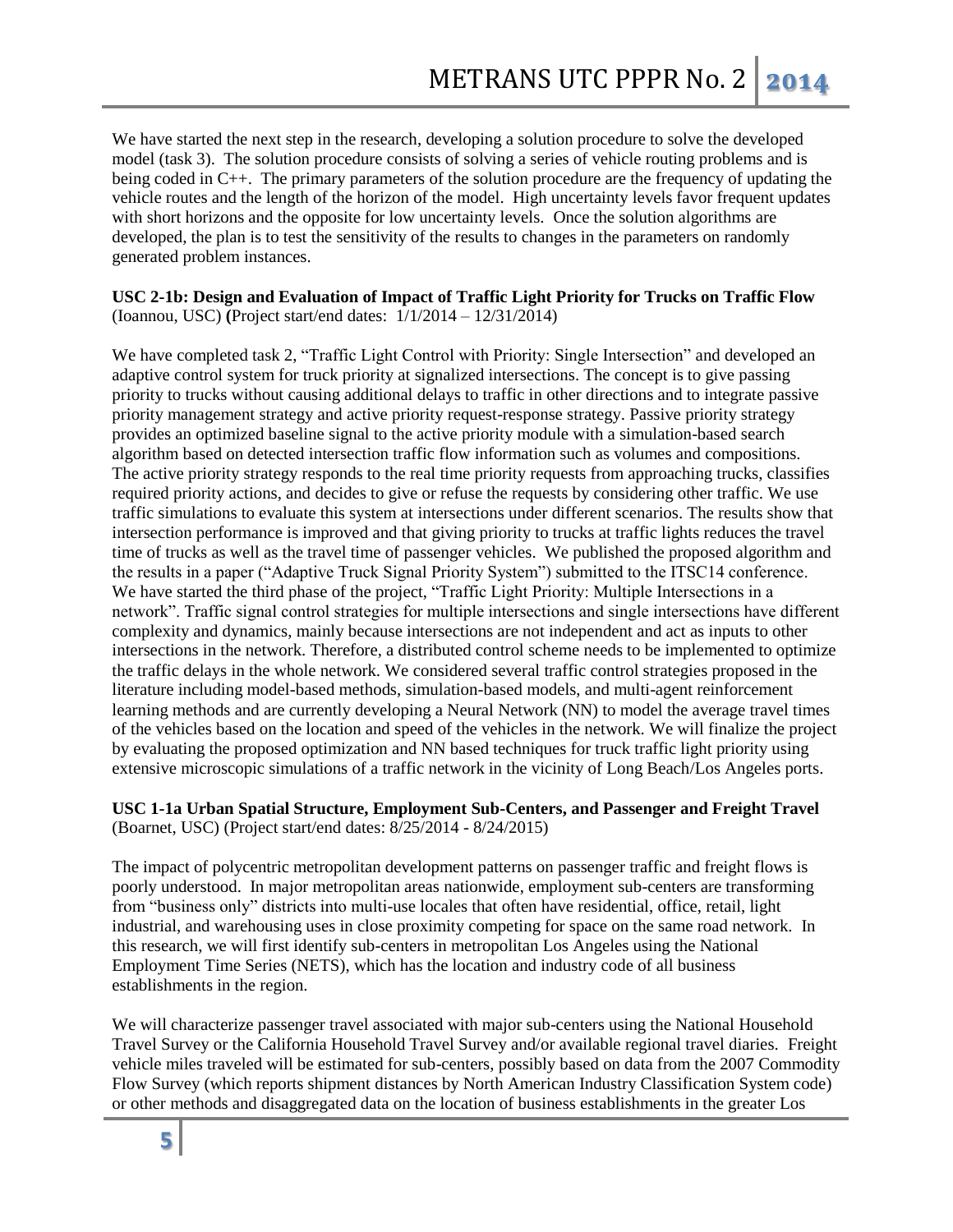Angeles region from the NETS. This research will allow estimates of both passenger and freight travel associated with different employment centers, providing insights into relationships between land use, industrial structure, and the use of the road and highway system by both passengers and freight.

## **CSULB 2-2 Mitigating Urban Freight through Effective Management of Truck Chassis**

(O'Brien, CSULB) (Project start/end dates: 8/25/2014 - 8/24/2015)

This research project assesses the potential benefits of shared chassis management at the Ports of Los Angeles and Long Beach as well as the jurisdictional and institutional issues surrounding coordinated equipment management. Chassis facilitate the movement of intermodal cargo from the ocean vessel to truck and freight rail. Chassis storage has typically occurred at maritime terminals and rail yards. Ocean carriers operating in the US have traditionally owned the chassis and provided it to truckers for their use in transferring containers between the ports and distribution and intermodal facilities as part of local trips (drays). Truckers are then required to reposition the chassis back to the terminal.

Carriers are realizing that the current model is not sustainable and are establishing different equipment management procedures that may involve transferring chassis ownership to a subsidiary, which rents the chassis to motor carriers on a daily basis, or requiring motor carriers to provide their own rented/leased chassis. A number of carriers are also pooling their chassis, permitting truckers to use the equipment for multiple trips without repositioning it first. Ocean shippers at the Ports of Los Angeles and Long Beach currently operate terminal-wide chassis pools, i.e. pools of chassis belonging to different ocean carriers calling at the same terminal. While these changes are being driven by the industry, the responsibility for providing facilities to manage pooled or gray equipment falls into a jurisdictional "no man's land." This research project assesses the impacts of changing equipment management practices at the national level and the unique challenges in implementing similar changes in Southern California. The project builds upon METRANS-funded research done on in-terminal chassis management practices at Southern California ports. The model for institutional analysis of port-related policy is similar to work done by the PI on off-peak operations at the ports and on environmental policy.

## **CSULB 1-3a Tracking Truck Flows with Programmable Mobile Devices for Drayage Efficiency Analysis** (Lam, CSULB) (Project start/end dates: 8/25/2014 - 8/24/2015)

Inefficient use of drayage trucks results in negative externalities of pollution and congestion. A full measure of the current state of drayage efficiency and future changes as trade volume grows can only be obtained through detailed tracking of drayage activities. Recent emergence of tablet computers provides an ideal platform for the design of an Electronic On-Board Recorder (EOBR) for such tracking. CSULB researchers have built a prototype of an EOBR that would perform GPS tracking of the truck locations periodically as well as during certain activities, with all logs time stamped. It would also provide easy entry by driver of their work activities where appropriate. The data collected on the device can then be transmitted to a server and maintained in a database.

This project is to adopt and enhance this prototype, conduct a large-scale deployment of this technology, build a database of the collected data, and develop a user interface and graphical display tools for the access and analysis of the collected data. A thorough understanding of truck flow inefficiencies and their cause, and the freight flows pattern in a given area will not only provide useful data for the truck industry to devise strategies for productivity improvement, but also help stake holders in supply chain management, including the ports and terminal operators, to identify the sources of inefficiency in drayage, quantify the impacts of these inefficiencies and develop solutions.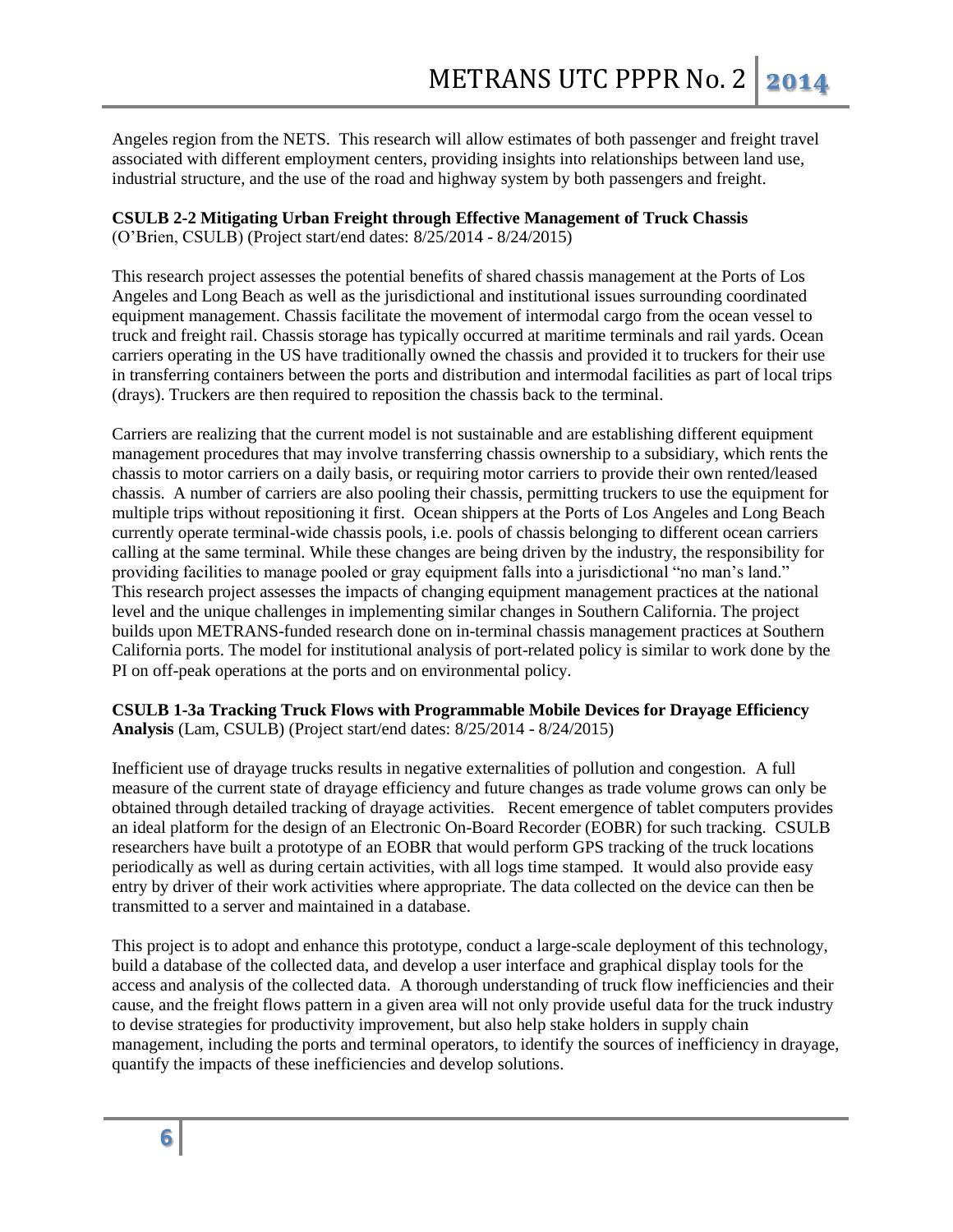## Year 1 Open Solicitation Research Program

The second part of our Year 1 research program is the open solicitation. About half of the research funding available (USDOT and Caltrans match) was reserved for the open solicitation, which was issued in March with proposals due in April. All tenure track and research faculty at USC and CSULB were eligible to submit proposals. The RFP process described in the Tier 1 proposal was followed, and we received 15 valid proposals. The RFP is available at [http://www.metrans.org/research-projects/metrans](http://www.metrans.org/research-projects/metrans-utc)[utc.](http://www.metrans.org/research-projects/metrans-utc) The Associate Director for Research (Ioannou) managed the proposal review process. The METRANS Executive Committee met in July 2014 and selected projects for funding. In accordance with new Caltrans policy, the Director met with Caltrans in August 2014 to review the proposals and evaluations. Caltrans selected the same set of projects, and five projects were approved for funding. The projects are listed in Table 2. These projects must now be processed as Caltrans task orders. We are planning that the task order approvals will be in place by the end of 2014 so that the new projects can start in the spring 2015 semester. Not all available Year 1 funds have been allocated to projects; the remaining funds will be rolled over and made available for the Year 2 research solicitation.

| Table 2:       | <b>Year 1 Open Solicitation Projects</b>                                                                                                                                                                                                                                                                                                                                                                                            |                           |
|----------------|-------------------------------------------------------------------------------------------------------------------------------------------------------------------------------------------------------------------------------------------------------------------------------------------------------------------------------------------------------------------------------------------------------------------------------------|---------------------------|
| <b>Theme 1</b> | <b>Understanding Passenger-Freight Interactions</b>                                                                                                                                                                                                                                                                                                                                                                                 | Status/<br><b>Funding</b> |
| Topic 1-3      | Better Data for Analysis of Passenger-Freight Interactions                                                                                                                                                                                                                                                                                                                                                                          |                           |
| 14-06          | Development of Micro Wireless Sensor Platforms for Collecting Data of Passenger-<br>Freight Interactions (Mohammad Mozumdar, CSULB) A solution to build smart<br>highways by implanting wireless Micro-Electro-Mechanical System (MEMS) sensors<br>which will act like Neurons to collect traffic data for freights and passenger vehicles<br>movements.                                                                            | Pending/<br>Caltrans      |
| $14 - 13$      | Smart Truck Driver Assistant: A Cost Effective Solution for Real Time Management of<br>Container Delivery to Trucks (Burkhard Englert, CSULB) Measure and study truck turn<br>times at the Los Angeles and Long Beach Port terminals.                                                                                                                                                                                               | Pending/<br>Caltrans      |
| <b>Theme 2</b> | <b>Achieving System Efficiencies</b>                                                                                                                                                                                                                                                                                                                                                                                                | Status/<br><b>Funding</b> |
| Topic 2-1      | <b>Integrated Management Across Users and Modes</b>                                                                                                                                                                                                                                                                                                                                                                                 |                           |
| 14-09          | A Dynamical Framework for Integrated Corridor Management (Ketan Savla, USC)<br>Develop dynamic traffic signal control and ramp metering strategies for Integrated<br>Corridor Management (ICM) with provable performance guarantees.                                                                                                                                                                                                | Pending/<br>Caltrans      |
| $14 - 11$      | Vehicle-to-Vehicle Communications in Mixed Passenger - Freight Convoys (Andreas<br>Molisch, USC) Measure the propagation channel (path loss and dispersion) between cars<br>and trucks, and between cars whose connection is blocked by trucks to determine the<br>probability of successful communication between vehicles and analyze robust methods to<br>resolve the situations where direct communications are not successful. | Pending/<br>Caltrans      |
| Topic 2-2      | Policies for More Efficient Urban Transportation                                                                                                                                                                                                                                                                                                                                                                                    |                           |
| 14-04          | Analysis and Prediction of Spatiotemporal Impact of Traffic Incidents for Better Mobility<br>and Safety in Transportation Systems (Cyrus Shahabi, USC) A machine learning approach<br>to predict the spatiotemporal impact of traffic accidents on the upstream traffic and the<br>surrounding region.                                                                                                                              | Pending/<br>Caltrans      |

## *1.1.3 Dissemination*

Research reports are published to the METRANS website and presented at METRANS research seminars, which are open to the public. Preliminary results are often presented at conferences. During this reporting period, the following were presented: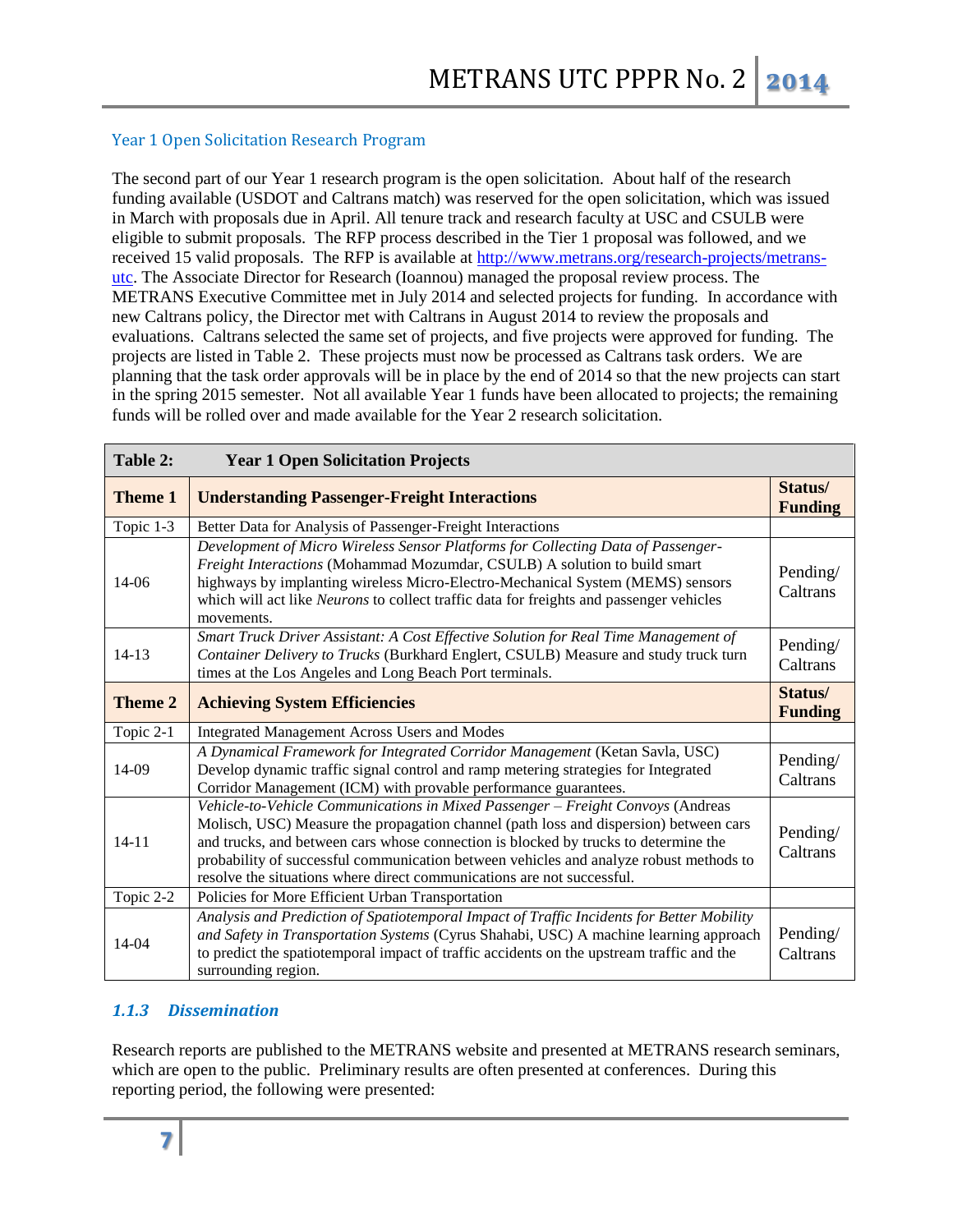"The Freight Landscape: Los Angeles Case Study" preliminary results were presented at the Transport Research Arena (TRA), Paris, April 2014, and the Pan-American Advanced Studies Institute on Sustainable Urban Freight Systems (PASI-SUFS), Bogota, Colombia (G. Giuliano).

"A Classification and Review of the Stochastic Vehicle Routing Problem" was presented at 2014 Industrial and Systems Engineering Research Conference, Montreal, Canada (H. Zou, M. M. Dessouky and F. Ordonez)

"An Intelligent Look-ahead Framework for the Dynamic Vehicle Routing Problem" was presented at the 2014 National Meeting of INFORMS, San Francisco, CA (H. Zou and M. M. Dessouky)

## *1.1.4 Plans for Next Reporting Period*

Plans for the next reporting period are to: 1) continue Year 1 projects in progress; 2) begin remaining Year 1 open solicitation research projects (by January 2015); 2) issue the Year 2 open solicitation for new projects (during the fall 2014 semester); 3) complete the first three launch projects (by end of calendar year 2014); and 4) continue dissemination of research results via our website, other publications, papers, conference presentations, and our METRANS seminar series.

*Year 2 Open Solicitation Research:* All research projects to be awarded from Year 2 funding will be selected via peer review process. We will issue an RFP soliciting proposals within the designated topic areas, conduct an external peer review of the proposals, and make the final selections based on the results of the peer review. External reviewers will include faculty outside of the METRANS universities, public and private practitioners, and representatives of match funding sources. As noted above, Caltrans has established a new process for generating research proposals and selecting them for funding. Thus the RFP will be discussed with Caltrans, and specific topics of interest to Caltrans that fall within the themes of the UTC will be part of the RFP. As with the Year 1 funding, a consultative meeting with Caltrans will be held to finalize project selection, after which the task order process will be conducted for those projects funded by Caltrans. Because of the length of this process, we plan to start Year 2 projects in the summer of 2015.

## **1.2 EDUCATION AND WORKFORCE DEVELOPMENT**

METRANS' education goal is to foster education and training to contribute to the development of the transportation workforce. Traditional discipline-based education and training is not sufficient for current and future workforce demands; our approach is multi-disciplinary, multimodal, and incorporates both passenger and freight. Under this grant we are developing a series of education activities, from K-12 to PhD. These programs build on the education and training programs available at both universities.

## *1.2.1 New and Continuing Activities Associated with Degree Programs*

*Graduate research assistantships*: We reserved Year 1 funds for graduate research assistantships to support dissertation research not tied to a specific research grant and to attract new PhD students. We were able to support our PhD students on other grants, and recruit new students for 2014-15 without offering separate assistantships. These funds were included in the research project funds.

*New graduate courses*: We developed two new courses during the reporting period.

*PPD 599, Seaport Policy and Management*, was introduced at USC this fall. Taught by Dr. Geraldine Knatz, former CEO of the Port of Los Angeles, the purpose of this course is to provide the student with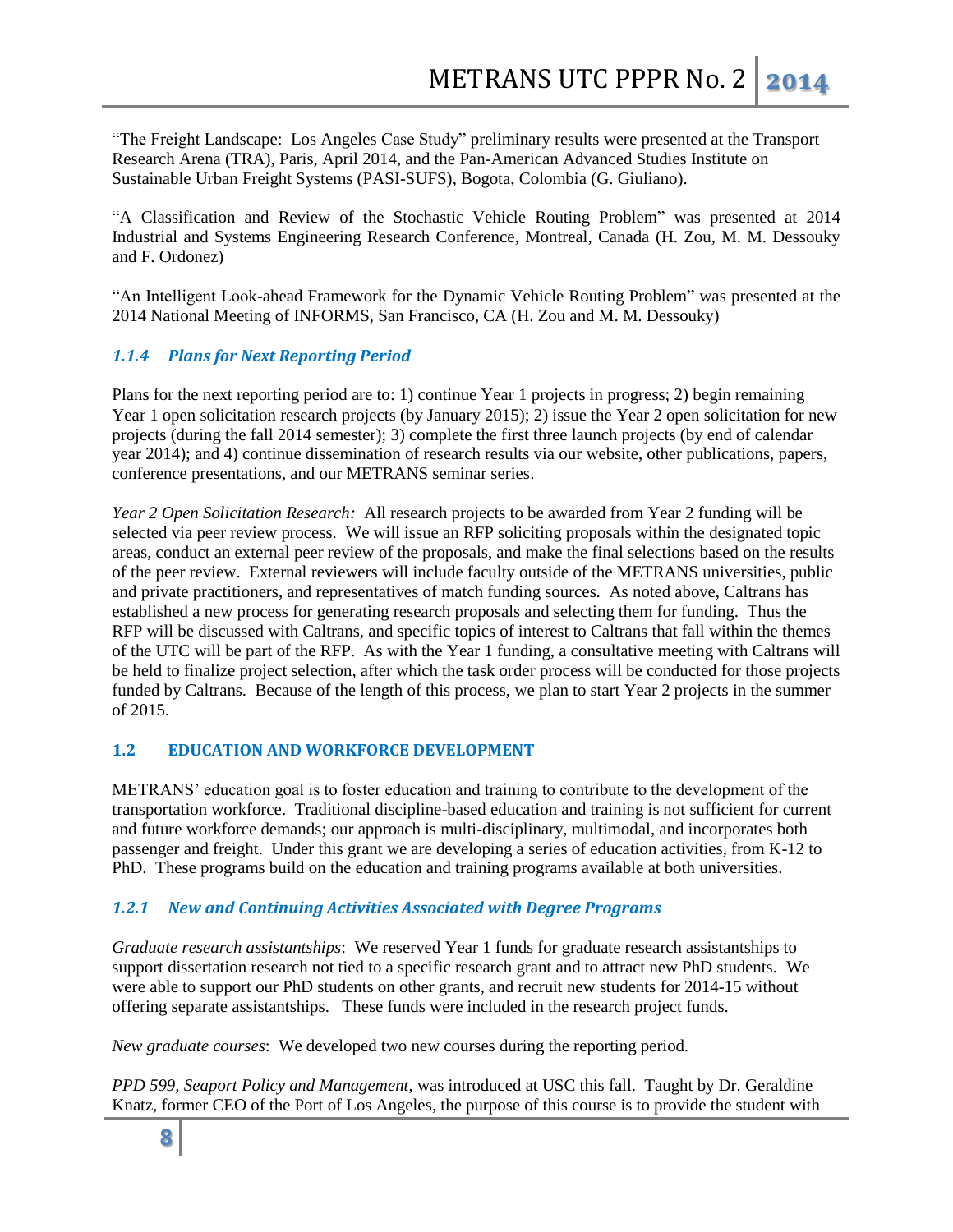an introduction to the vital role that seaports play in accommodating world trade. After reviewing the historical development of seaports and the public trust doctrine, this course examines various patterns of port governance found around the world and how those governance patterns can affect port operations, management and business success. Students learn about U.S. trade policies and the role of various international maritime bodies.

*CE 584, Intelligent Transportation Systems*, was also introduced at USC this fall. Taught by Professional Engineer Dr. Shahed Rowshan, this course presents the fundamental concepts of Intelligent Transportation Systems (ITS) to students with interest in engineering, transportation systems, communication systems, vehicle technologies, transportation planning, transportation policy, and urban planning. Field trips are scheduled during the semester to allow students to observe the operation of a transportation management center and field applications of ITS technologies in the Greater Los Angeles area. A guest lecturer presents expert ITS discussions. Students also conduct a comprehensive independent research project, on topics related to ITS, to enhance their understanding of a specific topic of their interest.

*New undergraduate minor and coursework under development:* CSULB Department of Civil Engineering and Construction Engineering Management (CECEM) and CITT, as part of their proposed transportation virtual academy, are developing an undergraduate minor degree in transportation in the College of Engineering. This 15 unit minor allows students to become familiar with major components of transportations including traffic studies, maintenance and control; highway design, operation and maintenance; railroads; transit operation, safety and security; port operations, systems, and logistics; economic impacts of transportation and transportation policy; and environmental impacts of transportation and environmental justice. The programs starts with *Introduction to Transportation*, a module-based introductory class to transportation that includes several modules covering the fundamentals and introductory concepts and lays the foundation for advanced topics covered in the progressive classes. This will be an introductory, online class which will allow both CSULB freshman and qualified senior high school students to enroll for college credit. The plan is to test various course modules with high school and engineering students in summer 2015, refine the modules, and develop the rest of the modules in the academic year 2015-2016, and offer the degree officially in fall 2016.

*Degree related internships*: Internships are part of the Masters of Planning and of Public Policy at USC . Internships have been required for completion of the Masters of Arts in Global Logistics (MAGL) degree program at CSULB. CSULB is in the process of seeking approval from the CSU Chancellor's Office to transition the MAGL program to a Master's of Science in Supply Chain Management (MS-SCM) offered by the College of Business Administration. This change will better reflect course content and facilitate outreach to potential students. We expect that a larger percentage of students in the MS program will be working professionals. As a result, an internship will no longer be required for degree completion, but CSULB will continue to facilitate internships for students seeking additional work-based experience.

## *1.2.3 Facilitating Connections between Students and Employers*

*Professional development*: METRANS partnered again with WTS-LA to promote student participation in the WTS-LA resume book. METRANS Assistant Director Victoria Deguzman serves on the Resume Book Committee. She is also mentoring two graduate level transportation students as part of the USC Price Mentor Program and one early-career professional as part of the WTS-LA Mentor Program. METRANS also offers career services such as application, resume, and cover letter assistance and oncampus opportunities for professional photographs in addition to the mentor program and internship/employment assistance described below.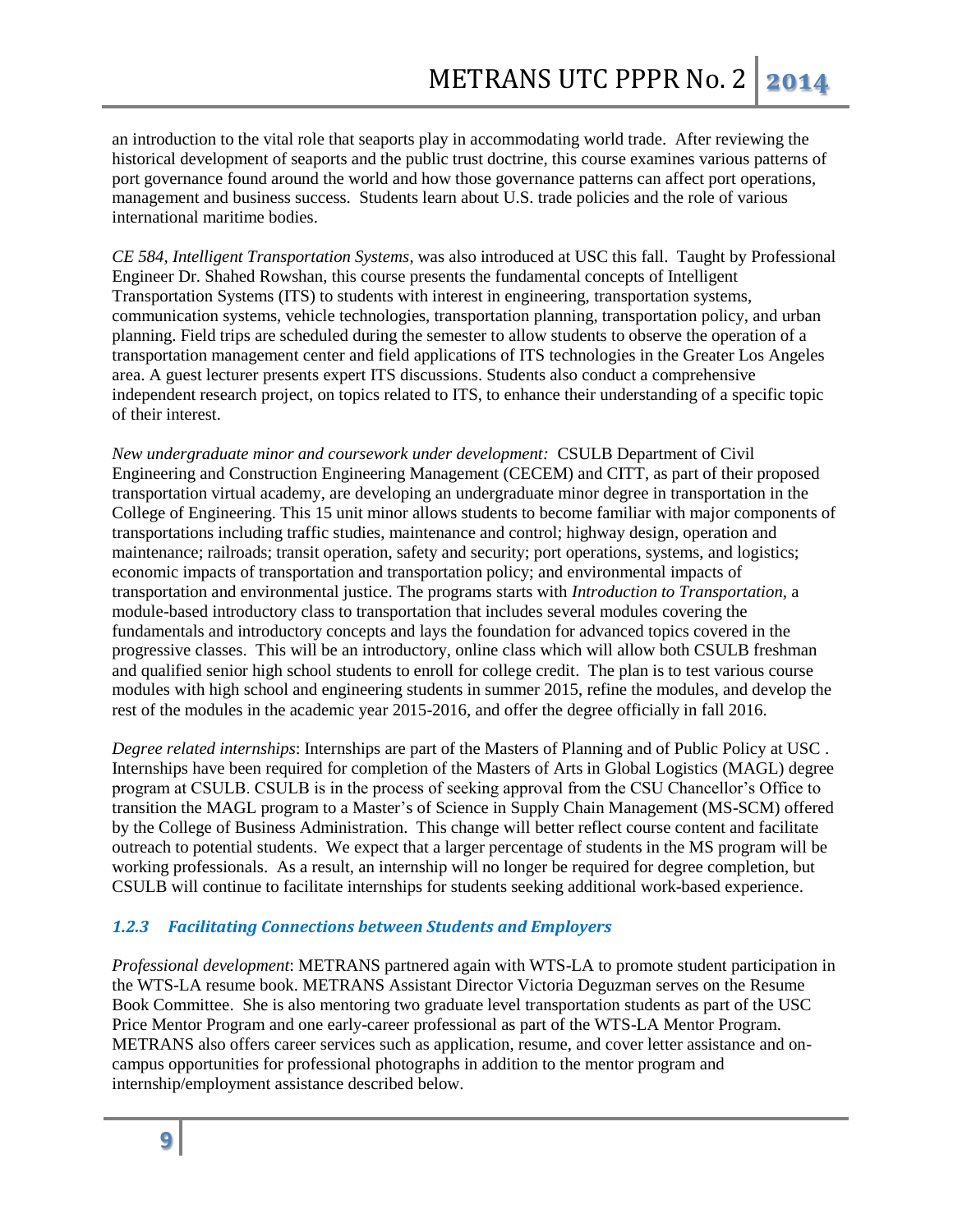*METRANS Mentor Program*: The METRANS Mentor Program guides graduate students who plan to pursue a professional, nonacademic career in transportation or a transportation related field in making informed career decisions and to develop into well-rounded professionals. Mentors provide a unique opportunity to broaden the students' educational experience through one-on-one interface with industry professionals, an opportunity often missing in the students' formal education.

The purpose of the mentor/mentee relationship is to provide practical career guidance. Mentors are not expected to find jobs for the students. Rather, the program is meant to offer students the opportunity to gain perspective on the transportation profession, and receive advice and counsel from a professional. While the relationship is defined as lasting through the end of the academic year, many students and mentors remain in contact throughout the student's studies, and often following graduation. Mentors and mentees are selected based on common career and academic interests. Mentors come from both the public and private sectors, and mentees are students at all levels from USC and CSULB. The METRANS mentor program is in its fourth year, and has averaged 20 matches each year for the past three years.

*METRANS Internship Database:* Internships provide professional experience and often lead to jobs. All transportation students are encouraged to secure internships.To assist, METRANS collects and disseminates information regarding transportation internship opportunities to transportation students. METRANS internship efforts are designed for students at both the undergraduate and graduate levels who intend to pursue a transportation related career. Internships are not provided through METRANS, but rather METRANS seeks out information regarding relevant internship opportunities, and provides this information, along with guidance and support, to interested students via information boards, our website and social media, announcements at events, and email. Internships are both paid and unpaid, and typically last for an academic year. During the reporting period, twenty-one USC students were successfully placed in transportation related internships, and four of these students secured employment as a result. Internship providers include Los Angeles County Metropolitan Transportation Authority (LA Metro), the Los Angeles Department of Transportation, the Port of Los Angeles, the Port of Long Beach, Southern California Association of Governments, and Foothill Transit.

*METRANS Employment Database.* In addition to internships, METRANS collects and similarly disseminates information regarding transportation employment opportunities both to students of transportation and transportation professionals.

*CITT Job and Internship Post.* To facilitate placements the Center for International Trade and Transportation (CITT, a partner organization to METRANS at CSULB) has also established a job and internship post, at the CITT Manifest website:<http://www.ccpe.csulb.edu/TheManifest/calendar.aspx>

## *1.2.4 Non-degree Programs*

*Metropolitan Transportation Management Certificate*: The MTMC expands non-degree offerings beyond freight and trade, consistent with our research themes. It builds on work funded by a FHWA TEDPP grant that developed a pilot training course in leadership for senior transportation professionals. The MTMC will be targeted at transportation and city planners, elected officials and their staff, planning commissioners, and others engaged in transportation planning within metropolitan areas. With the fundamentals covered, the course will examine the increasingly complex business environment that ports operate in and the sometimes conflicting requirements, responsibilities and expectations that they face.

We conducted preliminary outreach to determine the problems encountered by transportation planners working within complex and multi-jurisdictional environments. We are developing a survey for a related research project looking at the impact of environmental mandates on the workforce capacity of regional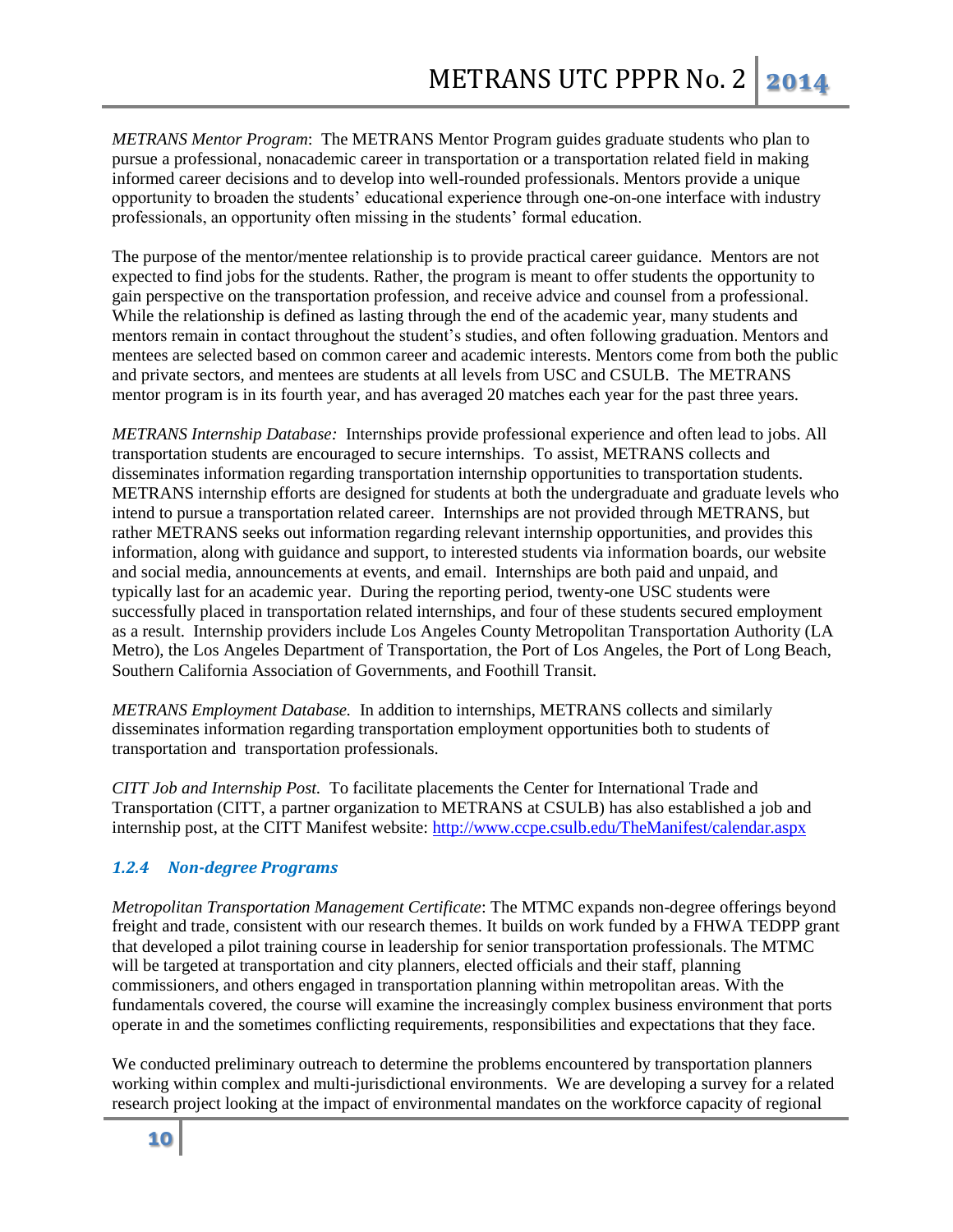planning organizations and transit operator. We are adding questions to that survey to gauge the need for specific skills tied to metropolitan wide planning to help develop the class. We also piloted materials related to corridor-wide and multi-agency freight planning as part of a recent class on goods movement and logistics designed and implemented for Caltrans. The materials looked at institutional impediments to coordination, including formal and informal arrangements, financing, and development of shared goals.

*Certificate in Transportation Systems.* The Certificate in Transportation Systems is an interdisciplinary program administered by the Department of Civil Engineering at USC, and is open to interested graduate students campus wide. The certificate program allows students to specialize in transportation applications, while simultaneously receiving a degree in their home department. The certificate combines elements of transportation engineering with transportation policy, planning and project management. The program is especially appropriate for students intending to pursue careers as developers of transportation technologies or as implementers of technologies within government agencies. A minimum of 17 units is required to earn the Graduate Certificate in Transportation Systems. See more at:

[http://gapp.usc.edu/graduate-programs/masters/civil-environmental-engineering/transportation-systems](http://gapp.usc.edu/graduate-programs/masters/civil-environmental-engineering/transportation-systems-grad-cert#sthash.usXRZSCP.dpuf)[grad-cert#sthash.usXRZSCP.dpuf.](http://gapp.usc.edu/graduate-programs/masters/civil-environmental-engineering/transportation-systems-grad-cert#sthash.usXRZSCP.dpuf)

## *1.2.5 Research Seminars*

*METRANS Transportation Research Seminar Series.* This seminar series serves as a forum for faculty, guest presenters, and advanced graduate students to present their research. The seminars take place during both the fall and spring semesters and are open to the public. They help to increase the visibility of transportation research not only on our own campuses, but with industry and government agencies as well. Many of the seminars are recorded and made available through ITunesU. Approximately five seminars are offered per semester. Table 3 lists seminars held during this reporting period.

| Table 3: METRANS Seminar Series, Seminars held between April 1 and September 30, 2014 |                          |                                                                                                           |  |  |
|---------------------------------------------------------------------------------------|--------------------------|-----------------------------------------------------------------------------------------------------------|--|--|
| <b>DATE</b>                                                                           | SPEAKER(s)               | <b>TITLE</b>                                                                                              |  |  |
| April 9                                                                               | <b>Heather Stephens</b>  | <b>Business Location and Environmental Disamenties</b>                                                    |  |  |
| April 23                                                                              | Andy Hong and Yuting Hou | <b>Student Transportation Research Showcase</b>                                                           |  |  |
| September 16                                                                          | <b>Marlon Boarnet</b>    | Measuring Rail Transit's Sustainability Goal: An<br>Experimental Evaluation of the Expo Line <sup>a</sup> |  |  |
| September 26                                                                          | Marco Dean               | Improving Decision-Making for Mega<br>Infrastructure Projects <sup>b</sup>                                |  |  |

*a Jointly sponsored by Price Urban Growth Seminar Series*

*b. An Educational Exchange funded by the Volvo Research and Education Foundations*

## *1.2.6 Educational Enrichment*

METRANS provides promotional, administrative, and financial support to transportation related student and professional groups at USC, CSULB, and in the community. These groups include WTS LA, WTS OC, USC Student Chapter of the Institute for Transportation Engineers (ITE), USC Student Chapter of the American Planning Association (APA), Sol Global (graduate level students of planning policy), Association of Black Students in Policy, Planning and Development (ABS), Women Leading Policy, Planning, and Development (WLPPD), USC Price Asian Pacific Islander Caucus (APIC), USC Price Latino Association of Policy, Planning, and Development (LAPPD), Young Professionals in Transportation (YPT), and the Graduate Policy and Administration Community (GPAC). METRANS also provides opportunities for students to experience transportation outside the classroom, such as field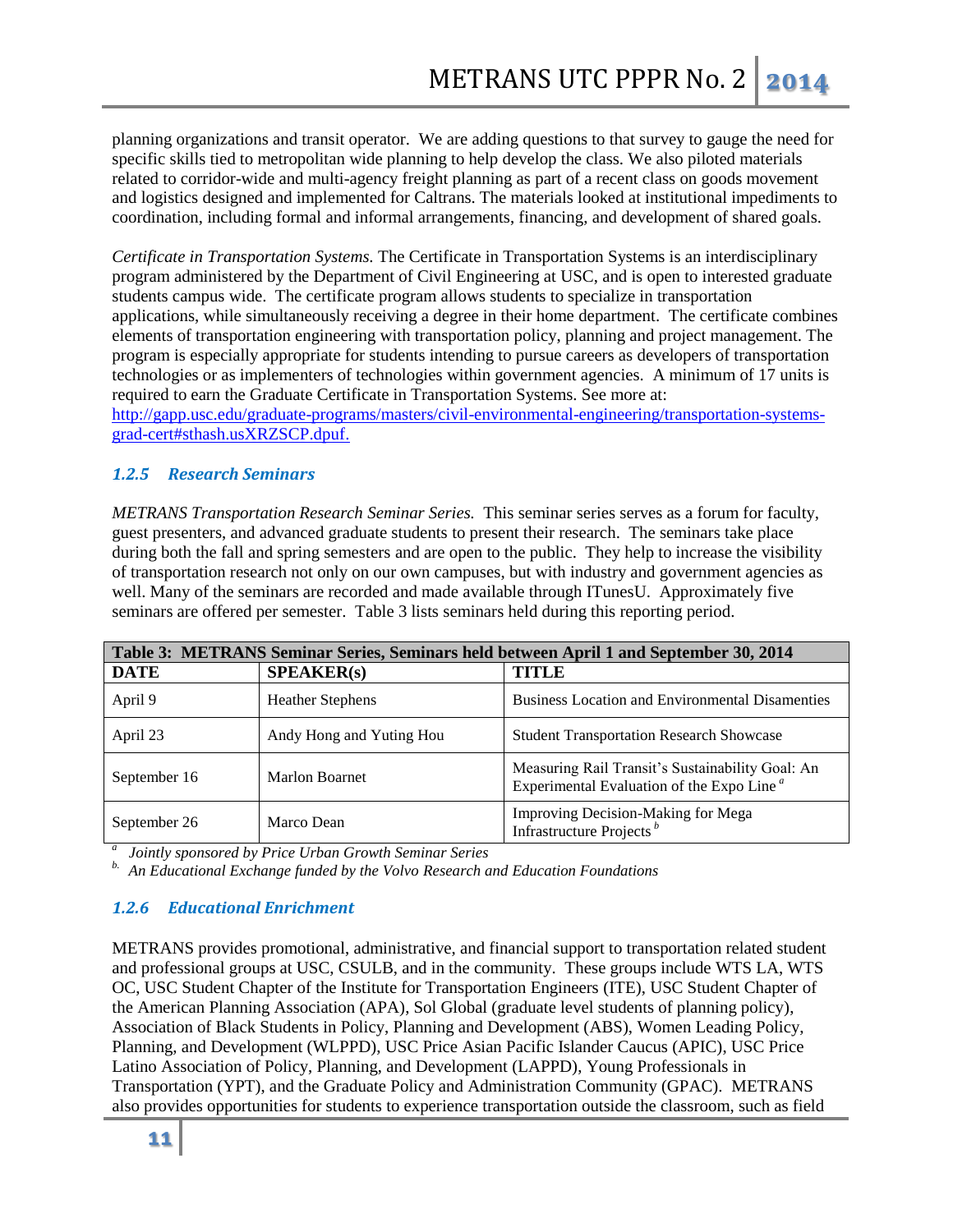trips to local transportation facilities, agencies, and infrastructure, as well as resource and guest speaker referrals and opportunities for publication on our various media.

## *1.2.7 Attracting New Entrants to Transportation*

*Virtual Transportation Academy*: METRANS is developing high school courses as part of a Virtual Transportation Academy (VTA). The courses will be piloted with partner high schools in Long Beach Unified School District (LBUSD). We will pursue accelerated approval through the CSULB College of Engineering to allow students to receive course credit for the new offerings during the grant period. By making the course materials available online, we will reach an audience beyond Southern California. Class recruitment efforts will begin with our existing partners at LBUSD, a highly urban and diverse school district. We will work with partners on both campuses and in the community to ensure a diverse student body. We have modified the list of modules based on feedback from our high school partners and the first course is now focused on port operations and systems.

The major topics within the course are: transportation systems; port infrastructure and maintenance; labor and management; cargo operation, transport and logistics; economic impacts; environmental impacts and environmental justice. Modules related to transportation systems and environmental impacts are currently being developed by faculty from the Department of Engineering at CSULB in conjunction with CITT. Development of these will be completed by the end of January and the rest by June. We have hired student assistants to develop apps to increase the likelihood of success with both students and teachers.

*WTS Career Day.* METRANS Assistant Director Victoria Deguzman is an active participant in WTS-LA Transportation Career Day, an annual, full day event for several hundred female students from underserved high schools in Los Angeles who are considering a career in a transportation related field.

*USC Price Research Fairs.* METRANS faculty, staff, and student assistants regularly present information regarding transportation education, research, careers, employment and internships opportunities, and transportation related resources at USC Price Research Fairs held for graduate level students admitted to and considering enrolling at the USC Price School.

#### *1.2.8 Dissemination*

Dissemination of education and workforce development is accomplished through student research assistantships, degree and non-degree courses and certificate programs, information and assistance regarding internships, employment opportunities, and professional development, METRANS seminar and educational series, the METRANS website, student research opportunities, support and outreach to student groups, research fair presentations, and student engagement in the mentor program and internships.

We also use the METRANS Facebook page, LinkedIn account and Twitter account to disseminate information on past and future events, and on educational opportunities. Subscribers and followers are given regular updates on seminars, workshops, and conferences; new job and internship postings and publications featuring METRANS-related work. We also continue to use our podcast series to highlight education programs of the Center.

## *1.2.9 Plans for Next Reporting Period*

Plans for the next reporting period include to:1) continue our professional development, student recruitment and support, and educational enrichment programs; 2) complete curriculum design on the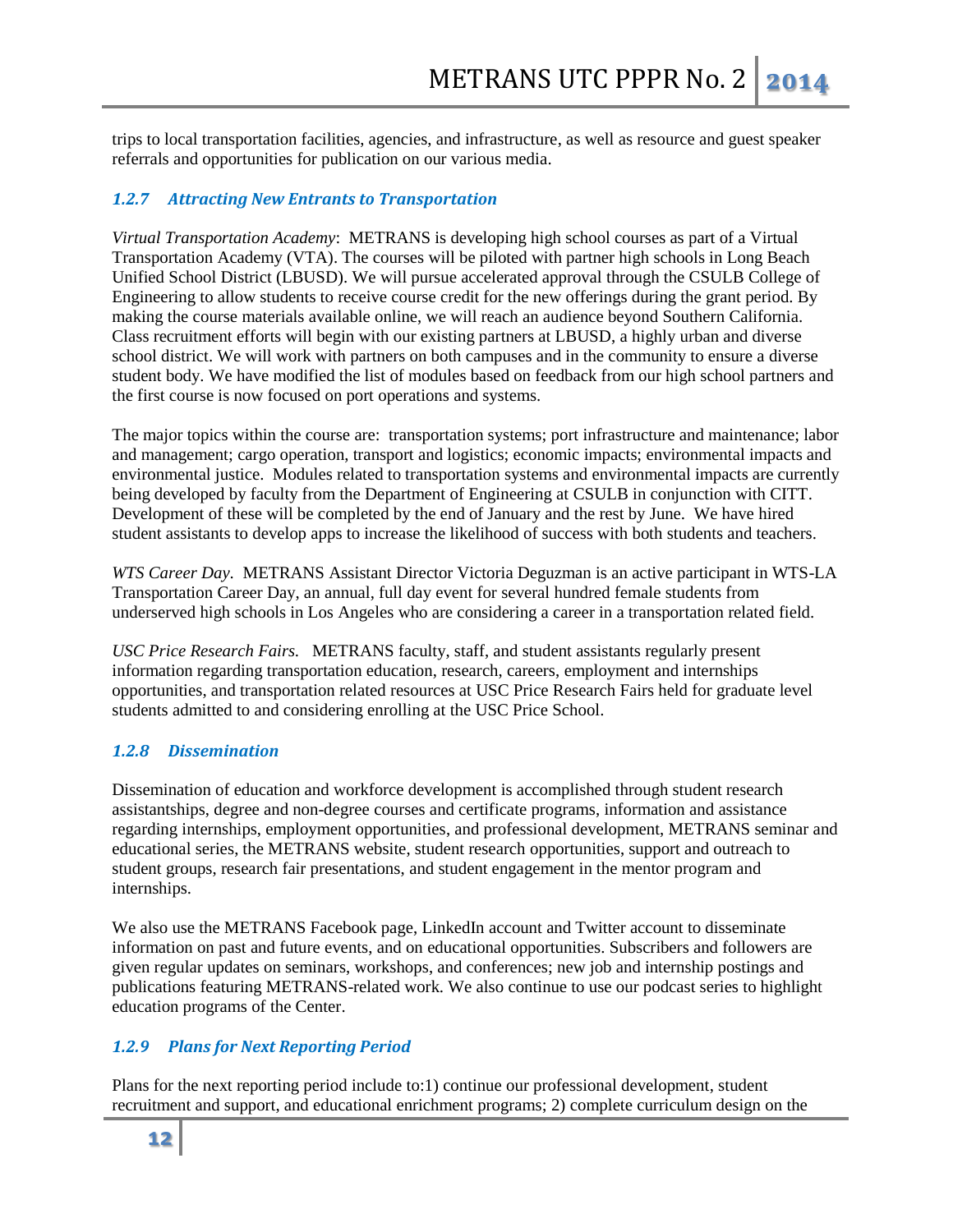Metropolitan Transportation Management Certificate and pilot test with partner agencies in the Southern California region (continued from previous reporting period; 3) continue the METRANS seminar series; and 4) schedule tests of the first two modules with faculty and students as part of the Virtual Transportation Academy.

#### **1.3 TECHNOLOGY TRANSFER**

The goal of the METRANS UTC technology transfer program is to broaden our reach and effectively disseminate research results.

## *1.3.1 Continuation of Signature Events*

*Annual State of the Trade and Transportation Industry Town Hall Meeting*: The Town Hall is a practitioner-oriented educational forum that explores transportation and trade issues. Participants include the goods movement industry, longshore union, research community, and elected officials and their constituencies. A video introduces the topic and sets the context for the discussion. Speaker presentations are followed by open Q&A. The next Town Hall, *Global Trends, Local Impacts, Big Decisions*, will be held on October 15, 2014 at CSULB and will address the impact of trends such as e-commerce, 3-D manufacturing, rising energy costs, and emerging markets on regional and national competitiveness. The newly appointed–Port of Long Beach Chief Executive–Jon Slangerup will be a featured speaker.

*International Urban Freight Conference*: METRANS' 2013 International Urban Freight Conference (I-NUF) was held October 8-10, 2013 at The Westin Long Beach Hotel in Long Beach, California. The purpose of I-NUF is to provide a forum for sharing emerging, multi-disciplinary research on all aspects of freight in metropolitan areas. The  $6<sup>th</sup>$  METRANS I-NUF is scheduled for October 21-23, 2015 and will again be at The Westin Long Beach. During the reporting period, we negotiated a final contract with the conference hotel, distributed Save the Date cards, and began coordinating special activities for the event including site visits and special sessions with partners including the TRB Urban Freight Committee.

#### *1.3.2 New Outreach Events*

*METRANS Industry Outlook:* METRANS has launched a new event, METRANS Industry Outlook. Its purpose is to present an in-depth look at topics of relevance to the transportation industry. The first Industry Outlook event, "Making Hay: The Future of U.S. Competitiveness in the Age of Globalization," took place in April at USC and served as a prelude to the 2014 Town Hall. A capacity audience of over 120 attended. Presenter Dan Gardner, Trade Facilitators Inc. traced the history of U.S. trade policy and discussed its relationships to changes in the U.S. economy. He then discussed how these changes affect U.S. competitiveness and concluded with suggestions for how the U.S. can compete more effectively. The event can be accessed at: [https://www.youtube.com/watch?v=H-w-vpeaLOw.](https://www.youtube.com/watch?v=H-w-vpeaLOw) Our next Industry Outlook event is scheduled for December 4, 2014 and will feature speaker Patrick Burgoyne, CEO of NYK Ports LLC, who will discuss global shipping trends and their implications. A webinar series based on the questions raised by both the Industry Outlook and the Town Hall events will be released in the spring of 2015.

*Working and Living in a Port City Series:* The Working and Living in a Port series is designed to introduce local decision makers and community residents to what happens at a maritime port, its position in the global supply chain, and the career pathways available in international trade and transportation. The three-part series is offered twice a year and is taught by industry professionals and a transportation careers advisor. Because of industry sponsorships, the course is offered free of charge. Particular efforts are made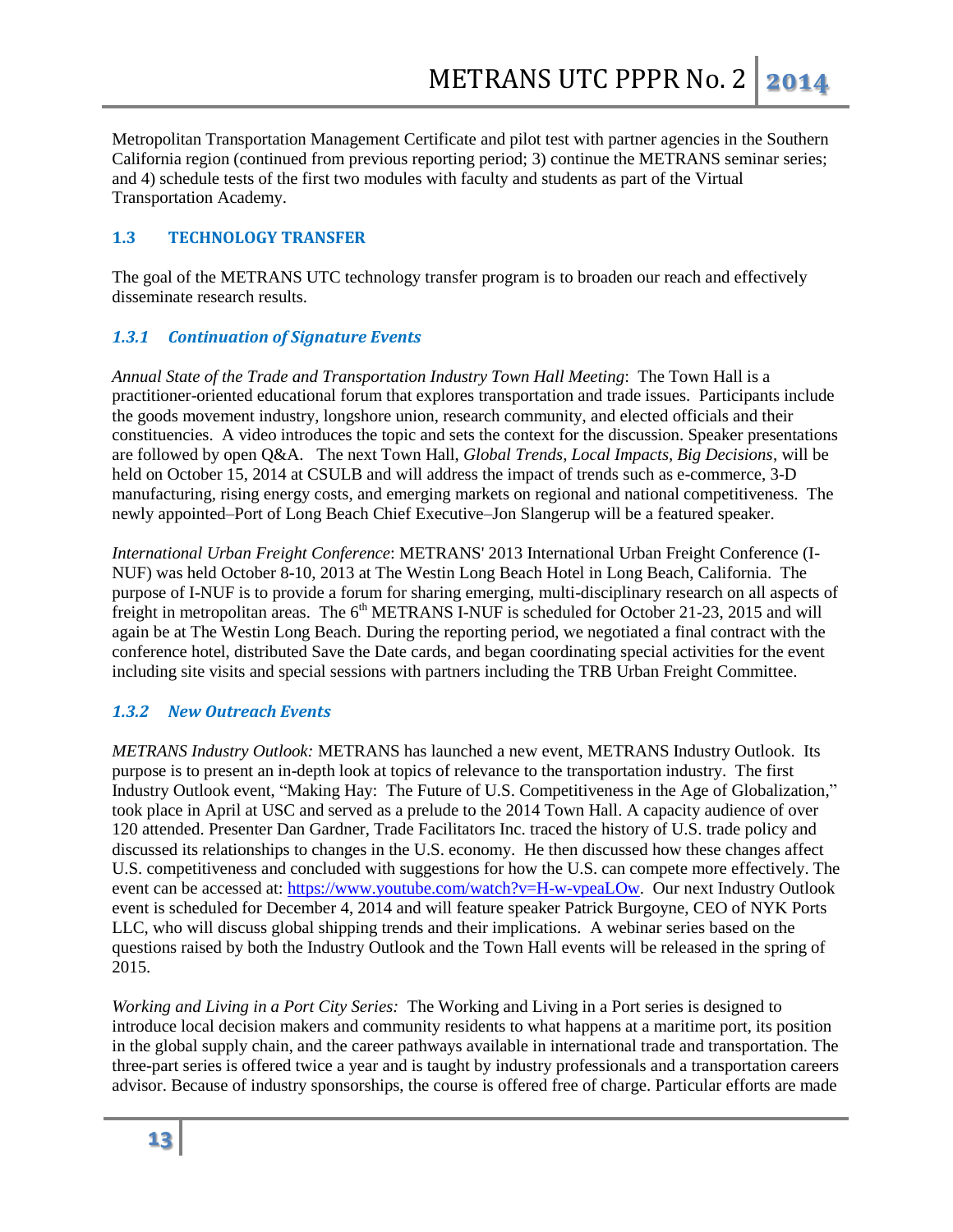to include students at CSULB in order to make them aware of educational and employment opportunities in transportation and goods movement.

*Secondary Education Instructors Course:* The Center for International Trade and Transportation will offer a one week short course for teachers at Long Beach Unified School District in the spring of 2015. The course is sponsored by the Port of Long Beach and will provide instruction to high school teachers on how to incorporate maritime and trade related issues into the high school curriculum. The course will be taught by university instructors, industry professionals and pedagogical experts with experience in balancing testing mandates and curriculum development. Course participants will be matched with an industry mentor as part of the process.

## *1.3.3 Media and Communications*

*Scholarly venues*: METRANS is committed to conducting research that both contributes to knowledge and addresses current and near-term transportation problems. We therefore expect researchers to publish in scholarly journals, and require them to present at scholarly conferences. We seek out opportunities to feature METRANS research. The best papers from the INUF 2013 conference were published in Volume 11 of *Research in Transportation Business and Management,* July 2014. This volume can be accessed online at [http://www.sciencedirect.com/science/journal/22105395.](http://www.sciencedirect.com/science/journal/22105395)

*The Manifest:* The Manifest began as a CITT-sponsored industry event wiki-calendar for trade and transportation related activities. It is now an industry-sponsored portal where companies can share information with the broader community on events, internships, and employment opportunities and where CITT can reach an industry-focused audience via social media. As an example, CITT's podcasts can be accessed via the Manifest.

*Research Briefs*: We have established a new requirement for research funding, the production of a "Research Brief" that provides a short summary of research results suitable for a non-technical audience. The Research Briefs will be widely circulated through both traditional and social media.

*METRANS News*: METRANS News is a tri-annual newsletter that features research, student awards and activities, new program initiatives, and summaries of events. A new editor was selected in the spring, and his first issue was published in summer, 2014. Three issues of METRANS News were published over the past year, two during the time period covered by this report. *METRANS News* will be published on a regular schedule of spring, summer, and fall issues, coinciding with the semester schedule of USC and CSULB. It is also posted on the METRANS website and on the TRB e-newsletter and is distributed to over 1500 members of the national research community, federal, state and local leaders, industry leaders, and federal, state and local transportation agencies, and at conferences, events, and meetings.

*METRANS Website*: We have constructed a new website for the entire METRANS Transportation Center, and the Tier 1 UTC website is part of the new website. The new website was launched this summer, new content continues to be added, and news articles and opportunities are generated and posted on a weekly basis. The Tier 1 UTC may be accessed at [www.metrans.org/metrans-utc.](http://www.metrans.org/metrans-utc) We are also now active on Facebook, Twitter, and LinkedIn.

*METRANSInfo*: METRANSInfo is a queryable database under development. It will include definitions, basic information on urban transportation systems and data (e.g., how many truck trips are generated by retail, how many passengers are carried on rail). A research assistant has been hired to coordinate development and research is underway. METRANSInfo will be integrated into the new website.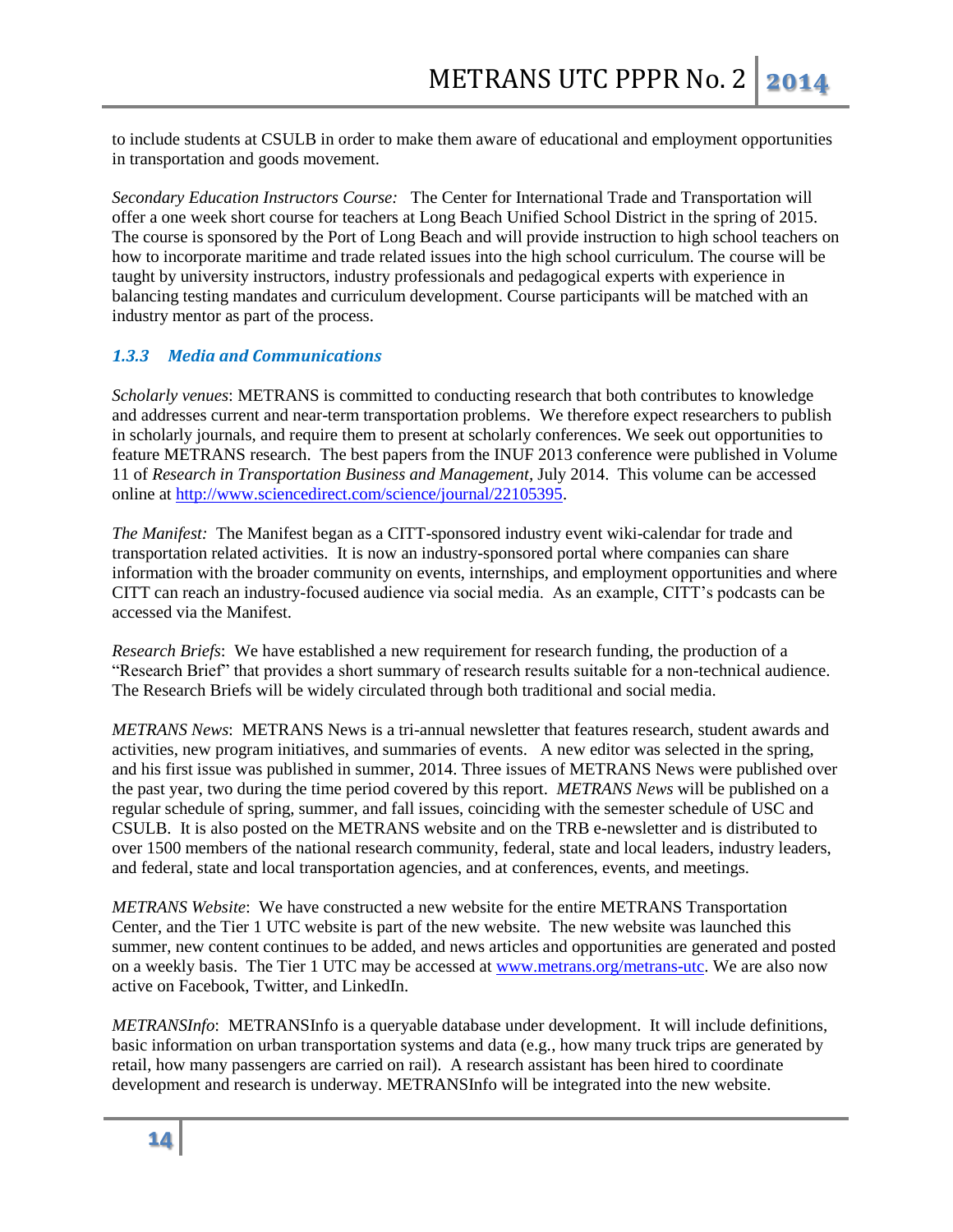*ContainerCasts*: CITT provides ContainerCasts, webcasts focused on topics of interest to the international trade community and feature discussions based on O'Brien's Long Beach Business Journal articles. Three ContainerCasts were issued during the reporting period, Creating a Border Environment, Inland Connections, and Big Ship Ready. All ContainerCast episodes are available at [www.ccpe.csulb.edu/citt.](http://www.ccpe.csulb.edu/citt)

*YouTube*: Four METRANS Seminars are available on YouTube. The full METRANS Playlist URL is http://www.youtube.com/results?search\_query=mtrans+transportation+center.

*Trade and Transportation Perspective:* METRANS Associate Director, Thomas O'Brien, writes the Trade and Transportation Perspective monthly column for the *Long Beach Business Journal*, highlighting important issues in goods movement and international trade and featuring CITT activities and research findings. Five articles were produced during this reporting period and can be found at http://www.ccpe.csulb.edu/CITT/IndustryArticles.aspx.

## *1.3.4 Dissemination*

Dissemination of research results are achieved through the events, media, and communication channels described in sections 1.3.1 through 1.3.3.

## *1.3.5 Plans for Next Reporting Period*

Plans for the next reporting period include the following: 1) publish completed METRANS research reports and briefs to the METRANS website; 2) hold the Town Hall event in October; 3) continue planning for INUF 2015; 4) continue to publish METRANS News and METRANS website news; 5) expand the new website; 6) continue social media programs and grow our subscriber database for LinkedIn and the followers of Twitter; 7) hold the second annual Industry Outlook; 8) offer the seminar series on Working and Living in a Port City; 9) design a new course for high school teachers in conjunction with the Port of Long Beach focused on incorporating supply chain related issues into the high school curriculum; and 10) release the new webinar series based on the Town Hall and Industry Outlook events.

## **2. Products**

## **2.1 PUBLICATIONS**

No refereed publications from the Tier 1 research program have been generated as yet, because no research project is sufficiently far along to have publishable research results.

## **2.2 WEBSITES**

The new website was launched this summer. It is described in section 1.3.3. The url is [http://www.metrans.org.](http://www.metrans.org/)

## **2.3 TECHNOLOGIES**

Nothing to report.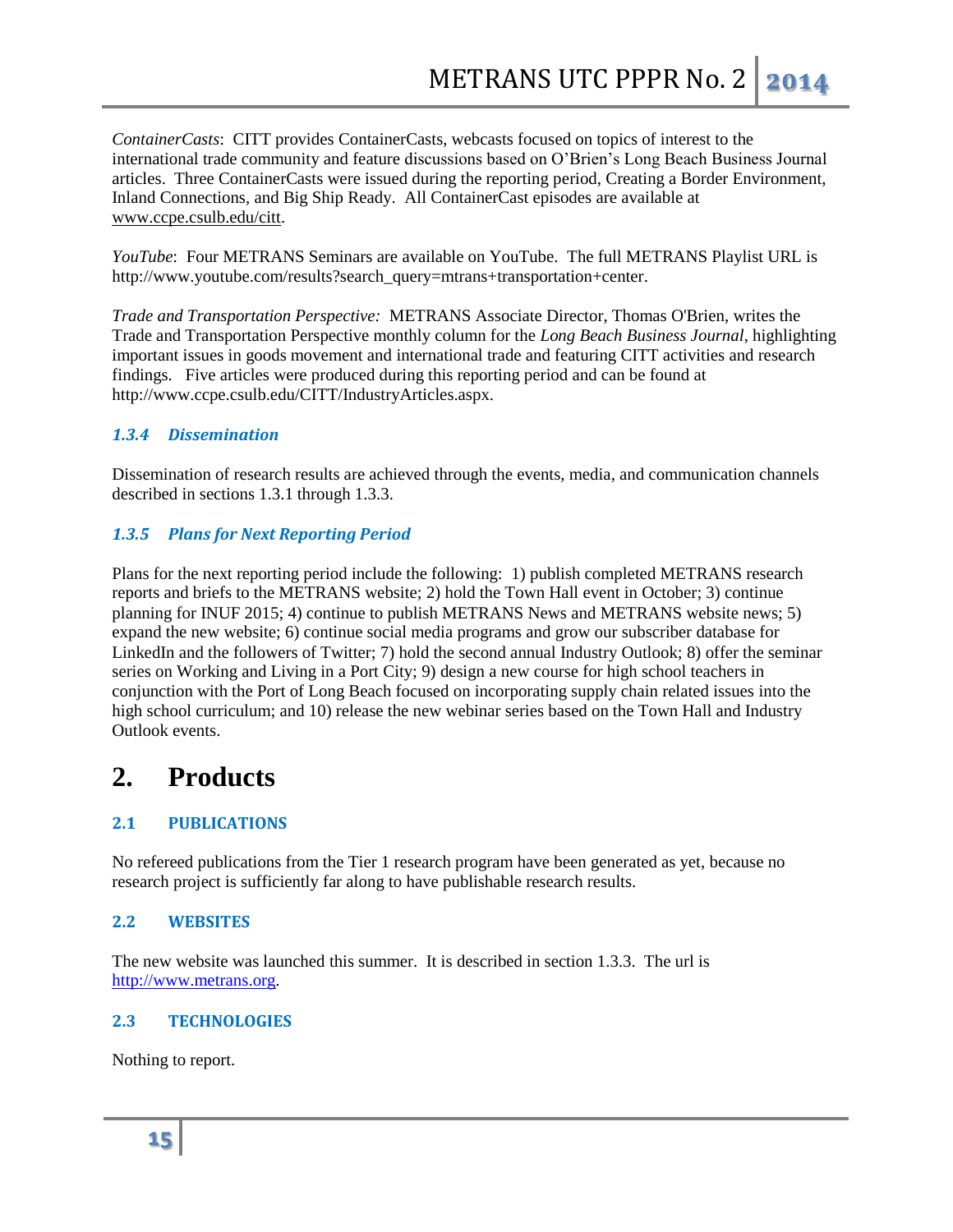## **2.4 INVENTIONS**

Nothing to report

## **2.5 EDUCATIONAL PRODUCTS**

We have launched two new courses as described in section 1.2.1 above.

## **2.6 OTHER PRODUCTS**

The following other products have resulted from this grant: 1) freight landscape database created under project 1-1b and jointly with MetroFreight; 2) podcasts of METRANS Seminars; 3) the internship opportunities database; 4) the employment opportunities database; 5) O'Brien Long Beach Business Journal column publications; 6) Podcast of Industry Outlook; 7) spring, summer and fall issues of METRANS news; and 8) expansion of the Monitoring the Ports database.

# **3. Participants and Collaborating Organizations**

In this section we describe participant and collaborating organizations associated with the METRANS UTC. Participants are those organizations that directly contribute to the work of the Center through financial or other support, or that participate directly in the research. Organizations that participate in Center activities, provide advisement, or generally support the center are collaborating organizations.

## **3.1 PARTICIPANTS**

METRANS is a partnership between the University of Southern California (USC) and California State University, Long Beach (CSULB). At USC, the Price School of Public Policy and the Viterbi School of Engineering are the main partners. At CSULB, participants are CITT, the School of Engineering, and the Department of Economics. METRANS is a multi-disciplinary research center, and researchers routinely collaborate across department and school boundaries. Caltrans is the major funding partner, providing the entire required match for the Center. Additional financial support is provided by members of the METRANS Associates. Participant roles are summarized in Table 3.

## **3.2 COLLABORATING ORGANIZATIONS**

METRANS has extensive relationships with other universities, public agencies, and private industry. The METRANS UTC has access to these relationships.

## *3.2.1 Advisory Organizations*

*METRANS Advisory Board*: The Advisory Board provides overall policy guidance for the Center; it suggests research priorities, identifies funding opportunities, assists in student job placements, and participates in outreach activities. Members are leaders from sponsor agencies, other agencies, and private industry. They serve as liaisons to their agencies and industries, and also contribute funding support. Advisory Board members are appointed by the Director with the advice of the Executive Committee. Gold level METRANS Associates are members of the Board; others are appointed to represent the broad constituency of METRANS stakeholders. The Board meets annually. A list of Advisory Board members is available at [http://www.metrans.org/advisory-board.](http://www.metrans.org/advisory-board) We are currently in the process of updating and expanding the Advisory Board to better reflect the broader activities of METRANS.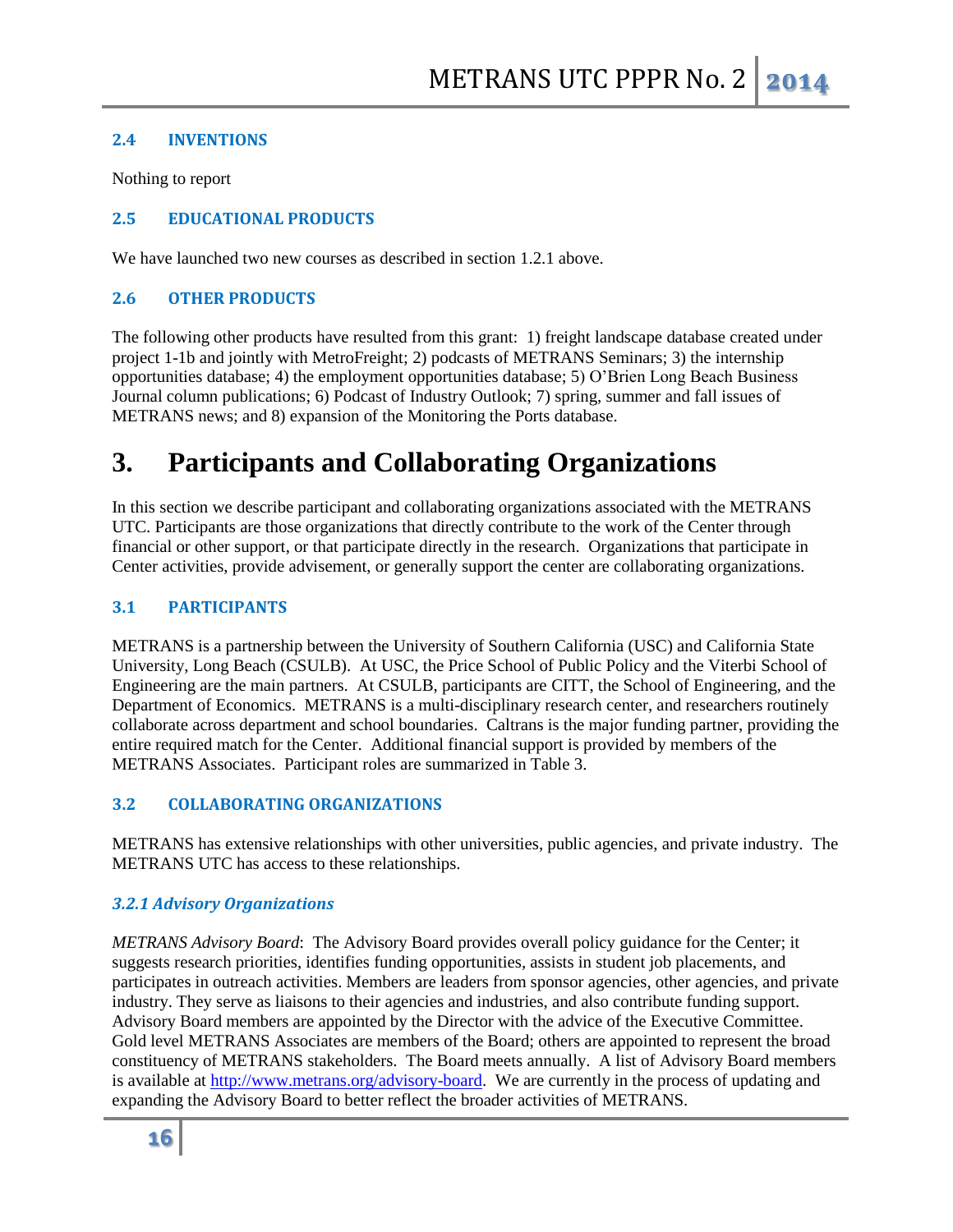*CITT Policy and Steering Committee:* The CITT Policy and Steering Committee (PSC) consists of representatives from modal transportation sectors, units of government, organized labor, and other individuals in international trade and transportation. Nominated representatives are drawn from permanent or sponsoring organizations subject to confirmation by a majority of the Committee. Faculty representatives are appointed by the Dean, College of Continuing and Professional Education at CSULB, Long Beach. The PSC helps direct the outreach activities of CITT, including those sponsored by METRANS. The PSC also serves as the advisory body on the development of the structure and content of the Annual State of the Trade and Transportation Industry Town Hall Meeting. The PSC meets on a monthly basis. A list of members is at http://www.ccpe.csulb.edu/CITT/IndustryArticles.aspx?pID=37.

METRANS has extensive informal relationships with industry and government. The Southern California Association of Governments (SCAG) provides regional planning and transportation modeling data. LA County Metro (Metro) has funded a major research project to develop a data archive from real-time transportation system monitoring data and develop applications for planning and system management. Several trade organizations offer scholarships and other assistance, including the LA Transportation Club (LATC), Harbor Transportation Club (HTC), Harbor Association for Industry and Commerce (HAIC) and Council of Supply Chain Management Professionals. The HAIC and LATC have endowed scholarship funds for GLS students. The HTC contributes 100% of its scholarship fundraising to students in CITT programs. The table which follows lists METRANS UTC's major partners and their contributions.

| <b>Table 3: METRANS UTC Partners and Contributions</b> |                   |                                                                                                                                                                                       |  |
|--------------------------------------------------------|-------------------|---------------------------------------------------------------------------------------------------------------------------------------------------------------------------------------|--|
| <b>Name</b>                                            | <b>Location</b>   | <b>Contribution</b>                                                                                                                                                                   |  |
| Sol Price<br>School of<br>Public Policy                | <b>USC</b>        | Home of the Center, participating faculty, education programs, students;<br>financial contribution for center administration; indirect cost share;<br><b>METRANS</b> offices and labs |  |
| Viterbi School<br>of Engineering                       | <b>USC</b>        | Participating faculty, education programs, students; indirect cost and tuition<br>cost share, METRANS labs                                                                            |  |
| <b>CITT</b>                                            | <b>CSULB</b>      | Home of CSULB METRANS, participating faculty, training and professional<br>education programs, students; METRANS offices                                                              |  |
| College of<br>Engineering                              | <b>CSULB</b>      | Participating faculty, education programs, students                                                                                                                                   |  |
| Department of<br>Economics                             | <b>CSULB</b>      | Participating faculty, education programs, students                                                                                                                                   |  |
| Caltrans                                               | Sacramento,<br>CA | Match fund sponsor, financial contribution of full required match, data<br>sharing, other research funding                                                                            |  |
| Port of Los<br>Angeles                                 | Los Angeles       | METRANS Associate, financial contribution, internships, student<br>scholarships                                                                                                       |  |
| Port of Long<br>Beach                                  | Long Beach        | METRANS Associate, financial contribution, internships, student<br>scholarships                                                                                                       |  |
| Majestic Realty                                        | Industry, CA      | METRANS Associate, financial contribution                                                                                                                                             |  |
| <b>Gateway Cities</b>                                  | Paramount, CA     | METRANS Associate, financial contribution                                                                                                                                             |  |
| <b>SCAG</b>                                            | Los Angeles       | METRANS Associate, financial contribution, internships, data sharing                                                                                                                  |  |
| Metro                                                  | Los Angeles       | METRANS Associate, financial contribution, internships, research funding                                                                                                              |  |
| <b>ILWU</b>                                            | Los Angeles       | METRANS Associate, financial contribution                                                                                                                                             |  |

## *3.2.2 Relationships with Other Universities*

*Council of University Transportation Centers*: METRANS is a long-time member of the Council of University Transportation Centers. The center director (Giuliano) is a past president and executive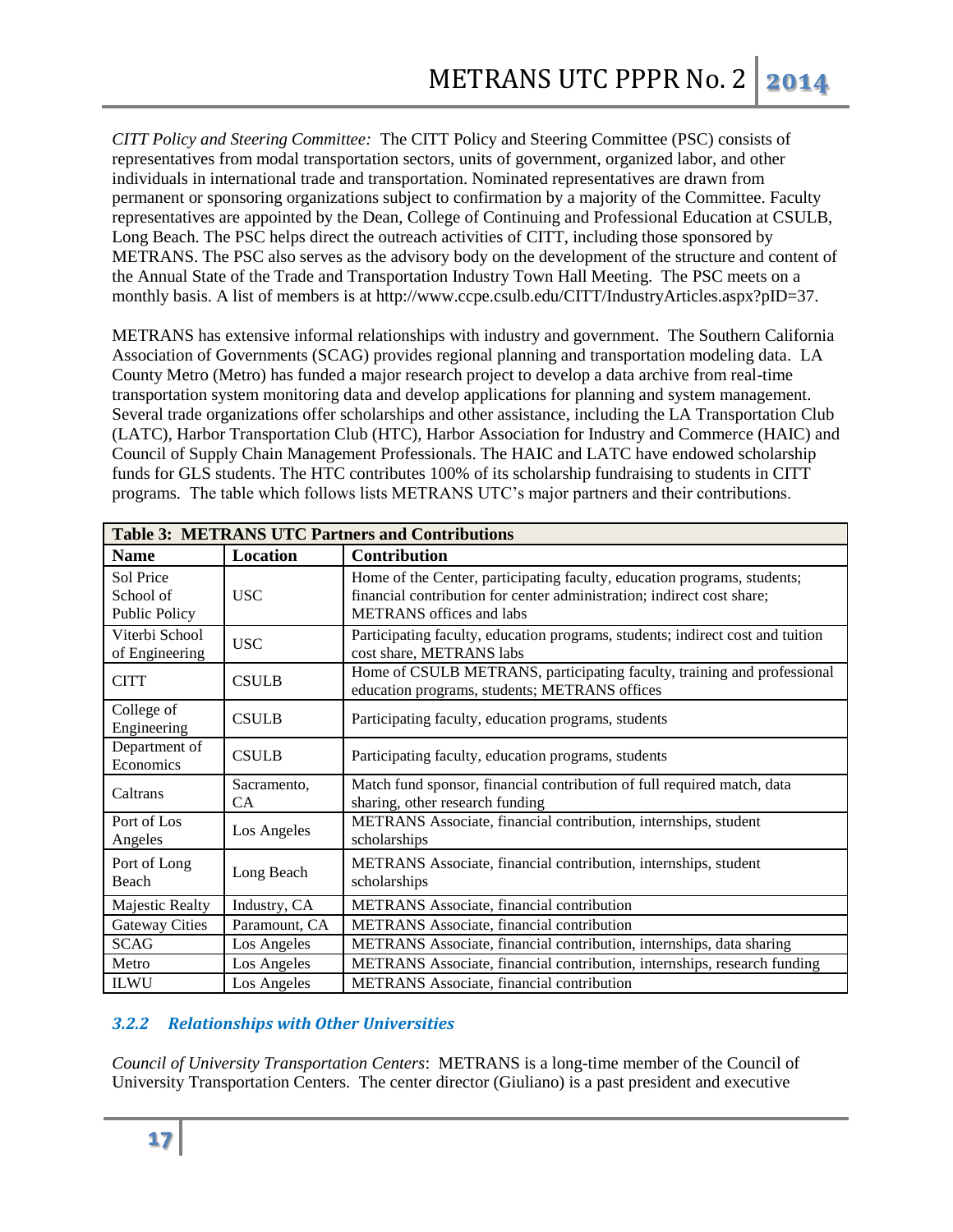committee member. Currently Dr. O'Brien is serving on the executive committee. Dr. O'Brien serves as METRANS lead for the CUTC workforce development efforts.

*MetroFreight Center of Excellence*: METRANS is the home of the Volvo Foundation for Education and Research (VREF) Center of Excellence on urban freight. MetroFreight seeks to improve the sustainability of goods movement in metropolitan areas around the world. It is an international consortium that includes the University Transportation Research Center (Region 2 UTC) in New York, the Institute of Science and Technology for Transport (IFSTTAR) located in Paris, France, and the Korean Transport Institute (KOTI) based in Seoul, Korea. MetroFreight has greatly expanded our international linkages, and offers many opportunities for collaboration and partnerships. Two projects have been started: Integrating Management of Truck and Rail Systems in Los Angeles, Maged Dessouky (PI), and Modeling for Local Impact Analysis, Petro Ioannou (PI).

During this reporting period, METRANS faculty collaborated with the MetroFreight partners on the development of Freight Landscape research. On MetroFreight Day in April 2014, Giuliano presented Year 1 data collection at the Transport Research Arena (TRA) 2014 conference in Paris, France. Dessouky and O'Brien also gave research papers at that event. Giuliano and O'Brien participated in the 2014 Pan American Studies Institute on Sustainable Urban Freight Systems (PASI-SUFS) conference in Bogota and Cartagena, Colombia during August. One of the METRANS affiliated PhD students, Sanggyun Kang, was chosen to present his research paper on urban freight at the workshop, organized and supported by VREF. METRANS hosted two VREF educational exchanges: Laetitia Dablanc, IFSTTAR (August); and Marco Dean, OMEGA Centre/London (September). O'Brien is currently developing a course on "Urban Freight Best Practices" with MetroFreight partners.

*National Center for Sustainable Transportation*: METRANS is a partner in the NCST consortium, led by University of California, Davis, and including University of California, Riverside, Georgia Tech, and University of Vermont. METRANS' role is sustainable freight transport, which links well with MetroFreight. Three projects have been started: Reducing Truck Emissions and Improving Truck Fuel Economy via ITS Technologies, Petros Ioannou (PI), Routing Strategies for Efficient Deployment of Alternative Fuel Vehicles for Freight Delivery, Maged Dessouky (PI), and Impacts of Legislative Mandates on Transportation Workforce Capacity, Thomas O'Brien (PI).

*Other activities:* With various university partners, METRANS submitted three major proposals during this reporting period. METRANS continues to work with a consortium led by University of Antwerp on port innovation research.

## **4. Impact**

Impacts tend to be the result of a cumulative body of work, rather than specific projects or programs. Thus it is difficult to identify the particular impact of this UTC. We provide a summary of impacts below.

## **4.1 DEVELOLPMENT OF THE PRINCIPAL AND OTHER DISCIPLINES**

METRANS is a multi-disciplinary research center that includes engineering, social sciences, urban planning and public policy. METRANS' impact has been on developing interdisciplinary courses and degree programs, including two new courses during this reporting period and several programs under development. At USC, most graduate transportation courses are cross-listed between public policy and engineering. At CSULB, the masters level MAGL/MS-SCM is an interdisciplinary degree. With regard to fields of research, METRANS has contributed to: 1) development of routing and scheduling methods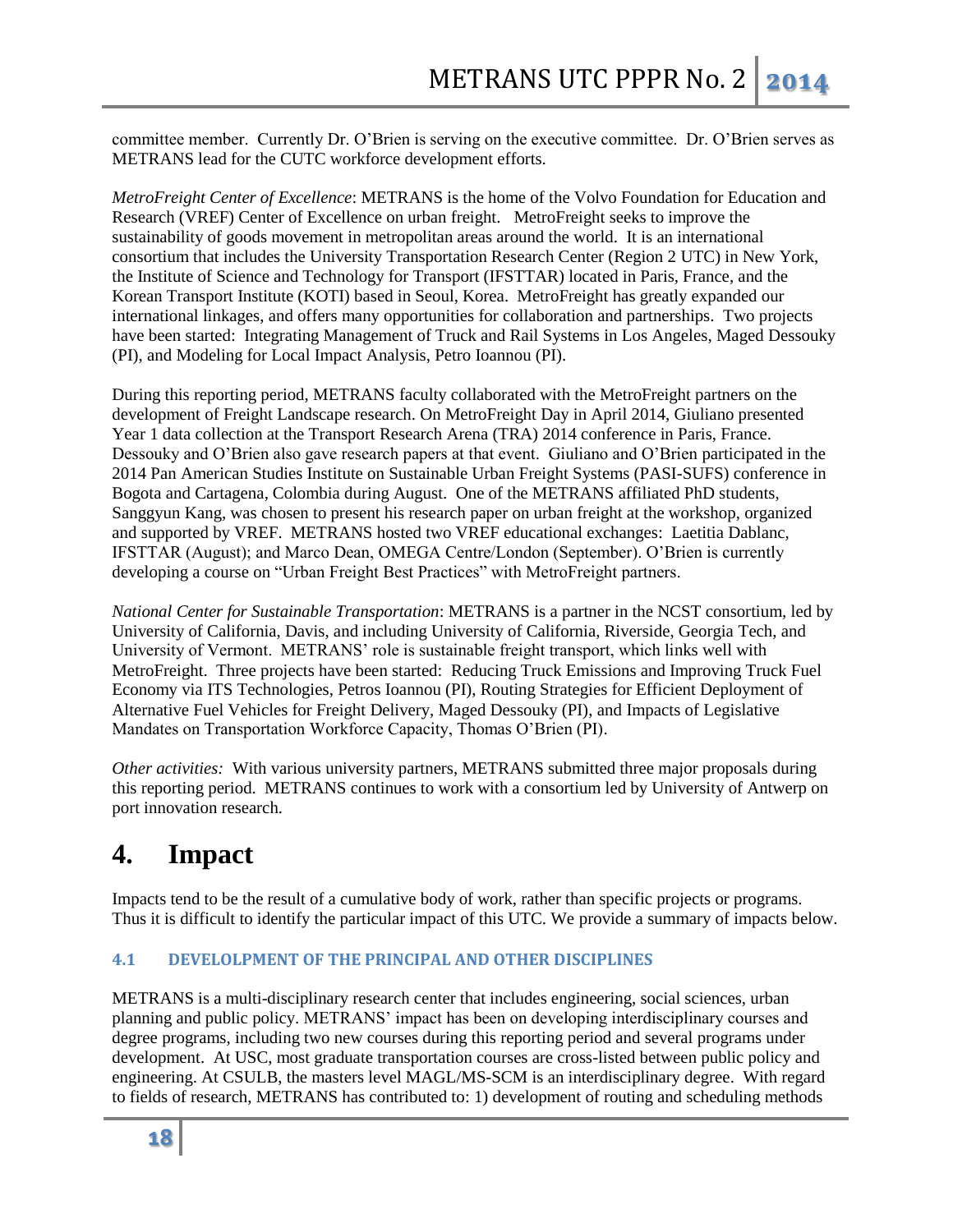to improve rail and truck efficiency; 2) development of simulation models for truck and passenger flows; and 3) establishing urban freight as a field of research within urban planning and public policy.

#### **4.2 DEVELOPMENT OF HUMAN RESOURCES**

*Student support*: METRANS UTC research is funding three engineering PhD students and two urban planning PhD students at USC.In addition, six masters students (urban planning, public policy, civil engineering) and one urban planning undergraduate student are working on METRANS outreach activities.At CSULB, two masters students (computer science, education) and one undergraduate student (business administration) are working on METRANSInfo and social media CSULB is continuing to hire additional students to work on METRANS outreach and research projects. As the UTC research program becomes fully implemented, these numbers will increase. METRANS also provides financial and administrative support to allow students to travel to and participate in transportation related conferences and competitions, such as the California Transportation Foundation Annual Symposium, the Annual Town Hall meeting, the International Freight Conference, and WTS activities.

*Support for underrepresented groups:* Of the nine student administrative assistants directly supported by METRANS funding, six are female and two are both female and members of underrepresented groups. Of the eleven student and professional groups supported by METRANS, three are specifically devoted to women, and six are specifically devoted to underrepresented groups.

*Scholarship opportunities:* METRANS regularly disseminates information regarding opportunities for scholarships to students at both universities as well as the general public via our website, social media, announcements at courses and events, and our email distribution list of over 3,000 recipients. During the past reporting period, twelve USC and nine CSULB transportation students received scholarship from various sponsors including: WTS LA, WTS Orange County, the California Transportation Foundation, the Southern California Roundtable for the Council of Supply Chain Management Professionals, the Richard Hollingsworth Professional Development Scholarship, the Harbor Transportation Club, the Los Angeles Transportation Club, and the Container and Intermodal Institute. In addition, several transportation students received educational fellowships and assistantships from USC and CSULB.

*Opportunities for research:* METRANS funded six launch projects and selected five new projects for funding during the reporting period. Fourteen faculty researchers and 15 student researchers will be participating in these projects.

*New educational materials and programs, and opportunities for teaching:* During the reporting period, METRANS developed two new transportation courses, and has several additional courses and programs under development, including the Virtual Academy, the Long Beach Unified School District Teacher Training Course, and the undergraduate minor in transportation. These programs alone will offer new teaching opportunities for more than ten instructors.

#### **4.3 RESOURCES AT UNIVERSITY AND PARTNER INSTITUTIONS**

METRANS continues support of university facilities and laboratories, transportation student and professional organizations, and continues to support and improve its Goods Movement Database. New resources introduced during the reporting period include the internship database, the employment database, the Manifest transportation opportunity postings, and enhanced and more broadly reaching support of transportation related groups for both students and professionals. METRANS continues to develop the METRANS InfoShop.